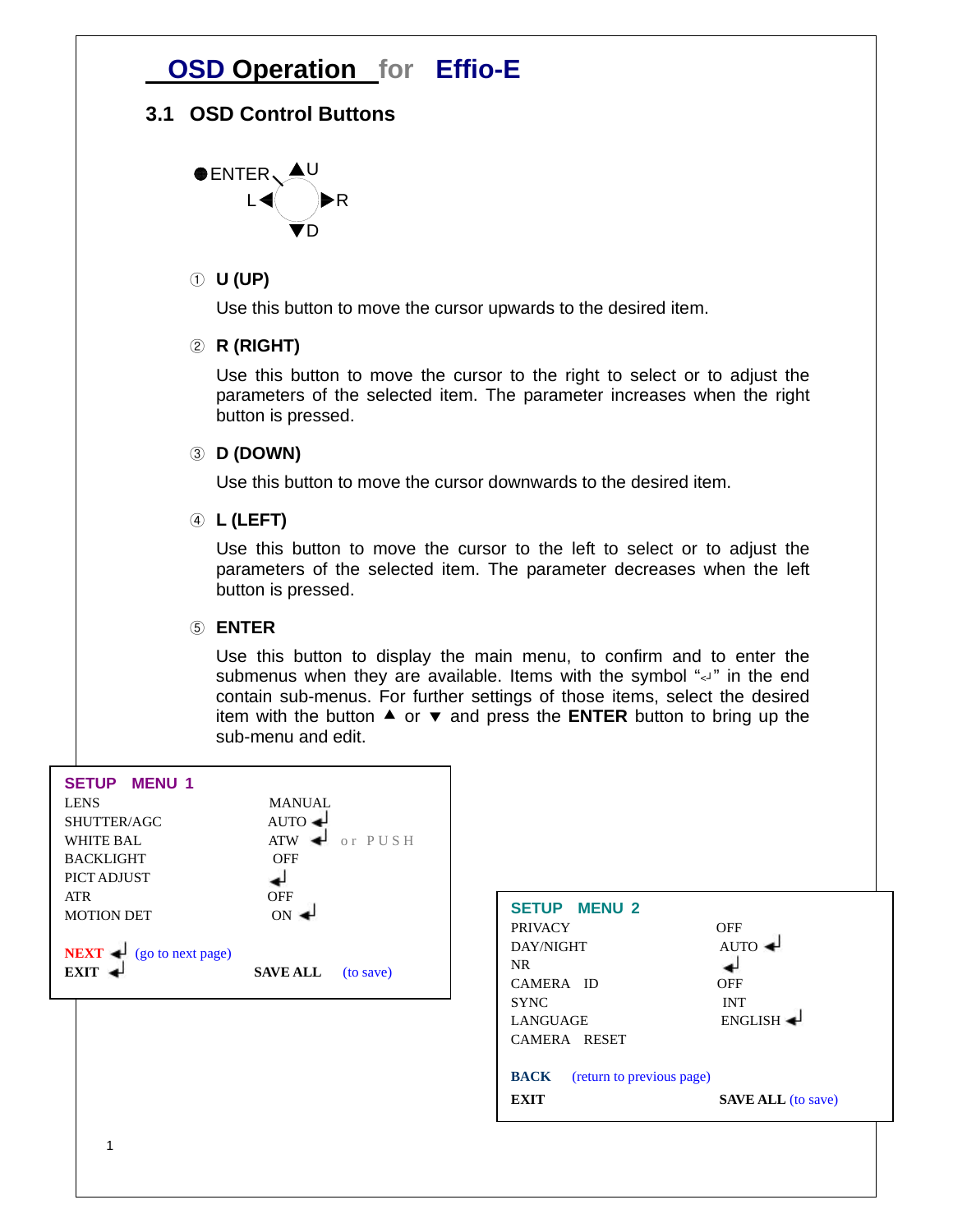### **3.2 OSD Operation**



| <b>SETUP MENU</b><br><b>LENS</b><br>L>OTUA<br>AUTO<                                                                                                                                                        |  |
|------------------------------------------------------------------------------------------------------------------------------------------------------------------------------------------------------------|--|
|                                                                                                                                                                                                            |  |
| SHUTTER/AGC<br>لے<br>NR.<br>ATW <sub>1</sub><br><b>WHITE BAL</b><br>OFF<br><b>ATR</b><br><b>BACKLIGHT</b><br>OFF<br>AUTO<<br><b>DAY/NIGHT</b><br>NFXT <sub>&lt;</sub><br>FXIT <sub>&lt;</sub><br>SAVE ALL< |  |

#### **1. Start to operate the OSD menu**

Press the **ENTER** button to bring up the OSD main menu to start operating OSD menus.

### **2. Select items with the cursor buttons**

- $\bullet$  Use buttons  $\blacktriangle$  and  $\blacktriangledown$  to move the cursor up and down.
- $\bullet$  Use buttons  $\blacktriangleleft$  and  $\blacktriangleright$  to switch the modes or to adjust the parameters or the values of the settings.

#### **3. Switch to the sub-menu**

Items with the symbol "<" in the end contain sub-menus. For further settings of those items, select the desired item with the button  $\blacktriangle$  or  $\blacktriangledown$  and press the **ENTER** button to bring up the sub-menu and edit.



### **4. Return to the previous page**

Select **RETURN** and press the **ENTER** button to return to the previous page.

### **5. Exit the OSD menu**

Select **EXIT** with the button  $\triangle$  or  $\triangledown$  and press the **ENTER** button to exit the OSD menu.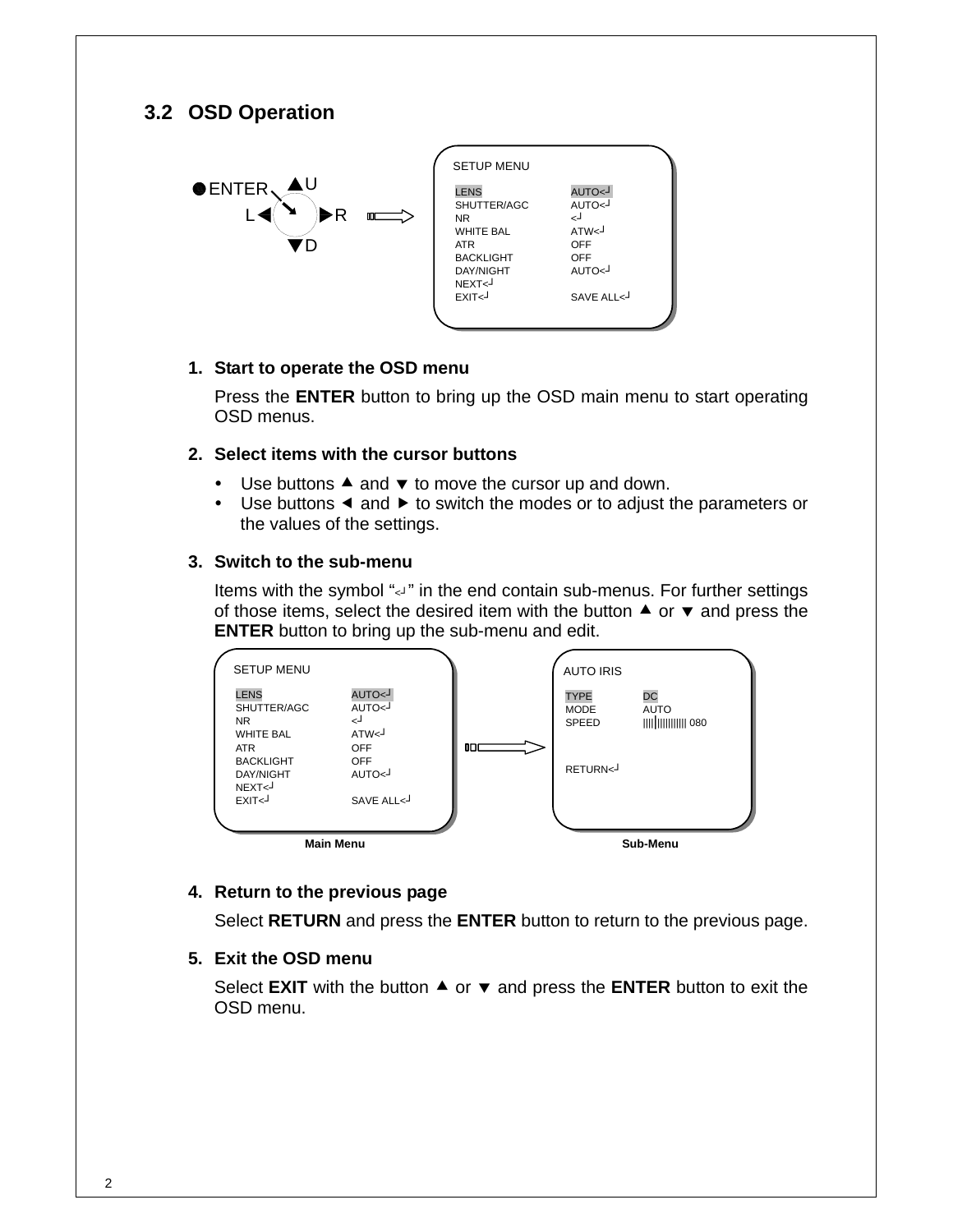# **4. Configuration**

# **4.1 LENS**

When the **SETUP MENU** is displayed on the screen, use buttons  $\triangle$  and  $\blacktriangledown$  to select the *LENS* and press the **ENTER** button to do further settings.

| <b>Main Menu</b>                                                 |                                              |    |                                            | Sub-Menu                 |  |
|------------------------------------------------------------------|----------------------------------------------|----|--------------------------------------------|--------------------------|--|
|                                                                  |                                              |    |                                            |                          |  |
| <b>DAY/NIGHT</b><br>NEXT <sub>&lt;</sub><br>EXIT <sub>&lt;</sub> | L>OTUA<br>SAVE ALL<                          |    | RETURN<                                    |                          |  |
| <b>WHITE BAL</b><br>ATR.<br><b>BACKLIGHT</b>                     | ATW <sub>1</sub><br><b>OFF</b><br><b>OFF</b> | nп |                                            |                          |  |
| <b>LENS</b><br>SHUTTER/AGC<br>NR.                                | L>OTUA<br>AUTO<<br>لے                        |    | <b>TYPE</b><br><b>MODE</b><br><b>SPEED</b> | <b>DC</b><br><b>AUTO</b> |  |
| <b>SETUP MENU</b>                                                |                                              |    | <b>AUTO IRIS</b>                           |                          |  |

Select to set the mechanical iris of the lens.

| <b>Function</b> | <b>Option</b>          |
|-----------------|------------------------|
| <b>LENS</b>     | MANUAL<br><b>AUTO~</b> |

### y *MANUAL*

Auto electronic shutter

y *AUTO<┘*

Auto electronic shutter + Mechanical auto IRIS

When **AUTO***<┘* is selected, click **ENTER** to bring up the *AUTO IRIS* sub-menu for further settings.

### **4.1.1 AUTO IRIS**

Adjust the settings of the *AUTO IRIS*.

| <b>Function</b> | <b>Option</b>                              |
|-----------------|--------------------------------------------|
| <b>TYPE</b>     | DC<br><b>VIDEO</b>                         |
| <b>MODE</b>     | <b>OPEN</b><br><b>CLOSE</b><br><b>AUTO</b> |
| SPEED           | $000 - 255$                                |

y *TYPE*

Select to set the type of the mechanical iris.

- **DC**: DC Lens. only
- **VIDEO**: VIDEO Lens.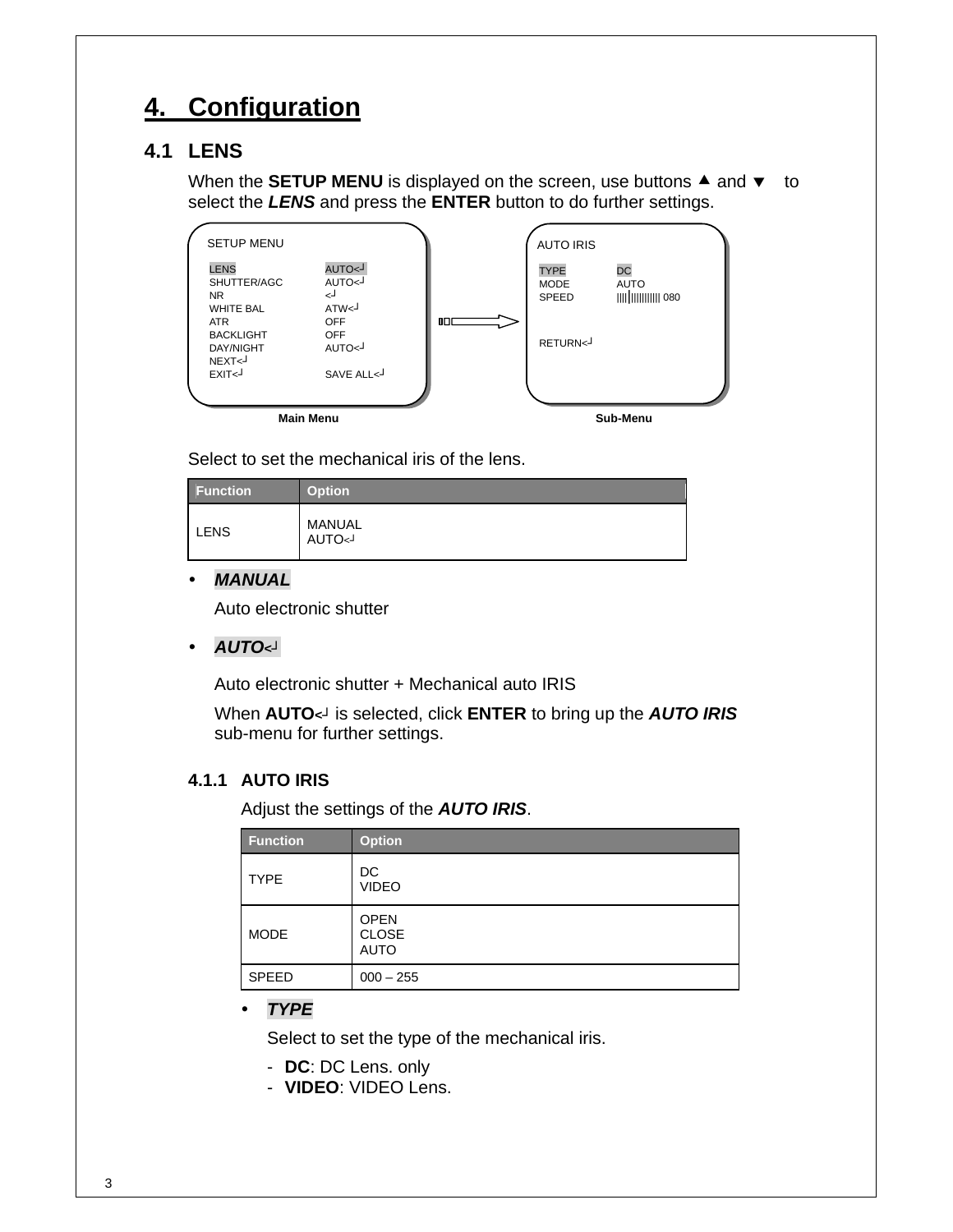### y *MODE*

Select to set the type of control to be exercised over the mechanical iris.

- **OPEN**: The mechanical iris is fixed to open.
- **CLOSE**: The mechanical iris is fixed to close.
- **AUTO**: The mechanical iris is controlled automatically.
- y *SPEED*

Select to set the convergence speed of the mechanical iris.

 Adjusts the iris control speed. The lower the value, the faster the speed. If the speed is too slow or fast, the iris control may be unstable.

| AUTO IRIS    | Default     | Descriptions                                                                                                                                                                                       |
|--------------|-------------|----------------------------------------------------------------------------------------------------------------------------------------------------------------------------------------------------|
| <b>TYPE</b>  | DC.         | <b>MUST BE SET TO DC ONLY.</b><br>This camera does NOT support video type auto iris lens.                                                                                                          |
| <b>MODE</b>  | <b>AUTO</b> | AUTO – Lens iris is automatically controlled according to the scene's<br>light level.<br><b>OPEN</b> – Lens is fully opened regardless of the light level.<br><b>CLOSE</b> – Lens is fully closed. |
| <b>SPEED</b> | 080         | Adjusts the iris control speed.<br>The lower the value, the faster the speed.<br>If the speed is too slow or fast, the iris control may be unstable.                                               |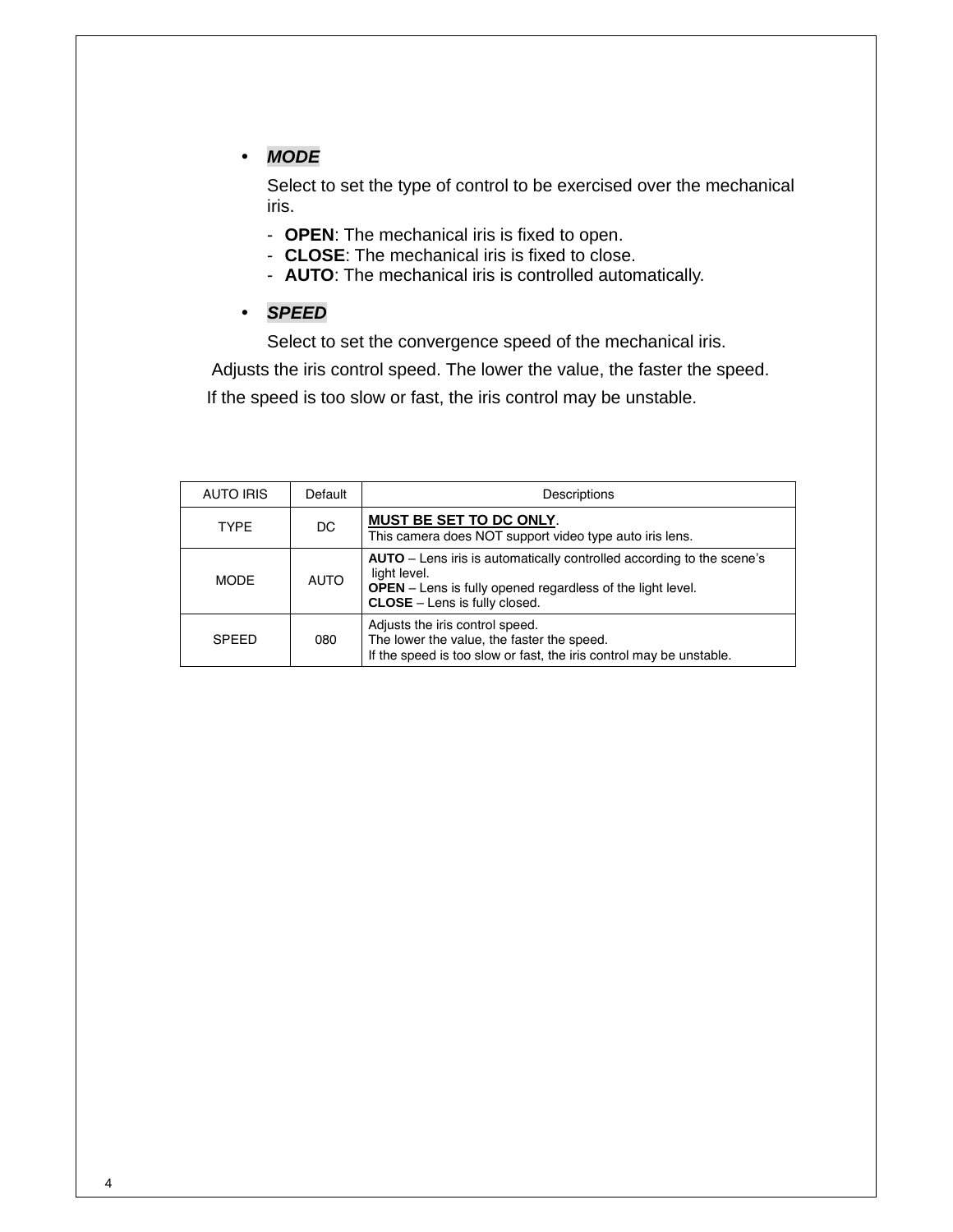# **4.2 SHUTTER/AGC**

When the **SETUP MENU** is displayed on the screen, use buttons  $\triangle$  and  $\blacktriangledown$  to select the *SHUTTER/AGC* and press the **ENTER** button to do further settings.

| <b>SETUP MENU</b>                                                                       |                                                                                  |                                                                                                                                                                                             |                                                                                         |
|-----------------------------------------------------------------------------------------|----------------------------------------------------------------------------------|---------------------------------------------------------------------------------------------------------------------------------------------------------------------------------------------|-----------------------------------------------------------------------------------------|
| <b>LENS</b><br>SHUTTER/AGC<br>NR.<br><b>WHITE BAL</b><br><b>ATR</b><br><b>BACKLIGHT</b> | AUTO<<br>$\sim$ AUTO $\sim$<br>↵<br>ATW <sub>1</sub><br><b>OFF</b><br><b>OFF</b> | <b>AUTO SETUP</b><br><b>HIGH LUMINANCE</b><br><b>AUTO IRIS</b><br><b>MODE</b><br><b>ШШШШШШ 32</b><br><b>BRIGHTNESS</b><br>LOW LUMINANCE<br><b>MODE</b><br>AGC<br><b>BRIGHTNESS</b><br>x0.50 | <b>MANUAL SETUP</b><br><b>MODE</b><br>SHUT+AGC<br><b>SHUTTER</b><br>1/50<br>6.00<br>AGC |
| DAY/NIGHT<br>NEXT <sub>&lt;</sub><br>EXIT <sup>J</sup>                                  | AUTO<<br>SAVE ALL<                                                               | RETURN.                                                                                                                                                                                     | RETURN.                                                                                 |

Select to set Auto exposure or Manual exposure.

| <b>Function</b> | <b>Option</b>                               |
|-----------------|---------------------------------------------|
| SHUTTER/AGC     | AUTO <sup>J</sup><br>MANUAL <j< td=""></j<> |

### y *AUTO<┘*:

When **AUTO***<┘* is selected, click **ENTER** to bring up the *AUTO SETUP* sub-menu for further settings.

#### y *MANUAL<┘*:

When **MANUAL***<┘* is selected, click **ENTER** to bring up the *MANUAL*  **SETUP** sub-menu for further settings.

### **4.2.1 AUTO SETUP**

Adjust the settings of the *AUTO SETUP*.

| <b>Function</b>                 |                   | <b>Option</b>                                   |
|---------------------------------|-------------------|-------------------------------------------------|
| <b>HIGH</b><br><b>LUMINANCE</b> | <b>MODE</b>       | <b>SHUT+AUTO IRIS</b><br>AUTO IRIS <sup>*</sup> |
|                                 | <b>BRIGHTNESS</b> | $000 - 255$                                     |
| LOW<br><b>LUMINANCE</b>         | <b>MODE</b>       | <b>OFF</b><br>AGC                               |
|                                 | <b>BRIGHTNESS</b> | $x0.25$ ; $x0.50$ ; $x0.75$ ; $x1.00$           |

### y *HIGH LUMINANCE*

- **MODE**

Select to specify AE control on the medium- and high-brightness side.

**SHUT + AUTO IRIS**: Auto electronic shutter + Mechanical auto IRIS **AUTO IRIS**: Shutter fix + Mechanical auto IRIS

#### **NOTE**:

If **MANUAL** has been selected as the *LENS* function setting, **SHUT** will be displayed, and the settings made in this section will not take effect.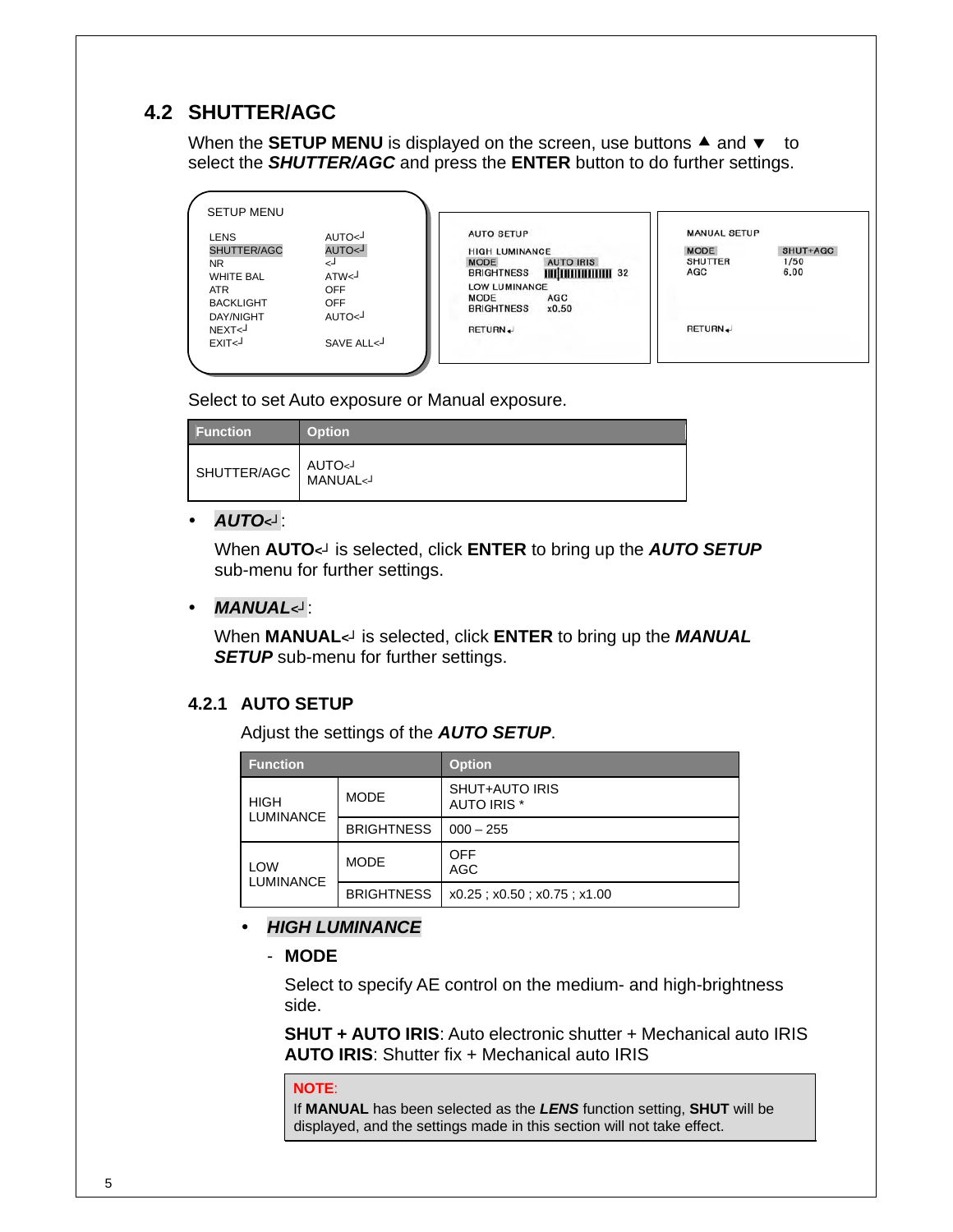### - **BRIGHTNESS**

Select to specify the high- and medium-brightness side reference.

The brightness changes depending on whether the *ATR* function is **ON** or **OFF**, and whether the **CRS** mode has been selected as the *AWB* function.

Please note that the brightness will change when *ATR* or *WHITE BAL* is set to **ANTI CR** (CRS mode), etc., after *BRIGHTNESS* has been set.

### y *LOW LUMINANCE*

### - **MODE**

Select to specify AE control on the low-brightness side.

**OFF**: OFF

**AGC**: Auto gain control

### - **BRIGHTNESS**

Select to specify the low-brightness side reference.

### **4.2.2 MANUAL SETUP**

Adjust the settings of the *MANUAL SETUP*.

| <b>Function</b> | <b>Option</b>                                                                          |
|-----------------|----------------------------------------------------------------------------------------|
| <b>MODE</b>     | SHUT+ AGC                                                                              |
| <b>SHUTTER</b>  | $1/60^*$ ; $1/100^*$ ; $1/250$ ; $1/500$ ; $1/1000$ ; $1/2000$ ; $1/4000$ ;<br>1/10000 |
| AGC             | $6.00$ ; 12.00; 18.00; 24.00; 30.00; 36.00; 42.00; 44.80                               |

### y *MODE*

"**SHUT+AGC**" is the only option available for the ME operation mode. There are no other options.

### **SHUTTER**

Select to set the ME shutter speed (in fractions of a second).

### y *AGC*

Select to set the *AGC* value for ME.

This menu offers how to control/select SHUTTER, AUTO IRIS and AGC to get the best image for the high luminance and the low luminance according to the scene.

For example, to reduce the wash out and extend the dynamic range for the highlight scene, it is improved by SHUTTER+AUTO IRIS in the outdoor daylight. This mode may show color rolling or the video level hunting problem in certain lighting condition such as fluorescent lights.

Flickerless mode reduces the flickers by NTSC camera under 50Hz light or PAL camera under 60Hz light. MAIN> SHUTTER/AGC> MANUAL> SHUTTER must be set to 1/100 (NTSC), 1/120 (PAL) and MAIN> SHUTTER/AGC> AUTO> MODE to AUTO IRIS. Normal shutter speed with an auto iris lens should be set to 1/60 (NTSC) and 1/50 (PAL) for the best sensitivity.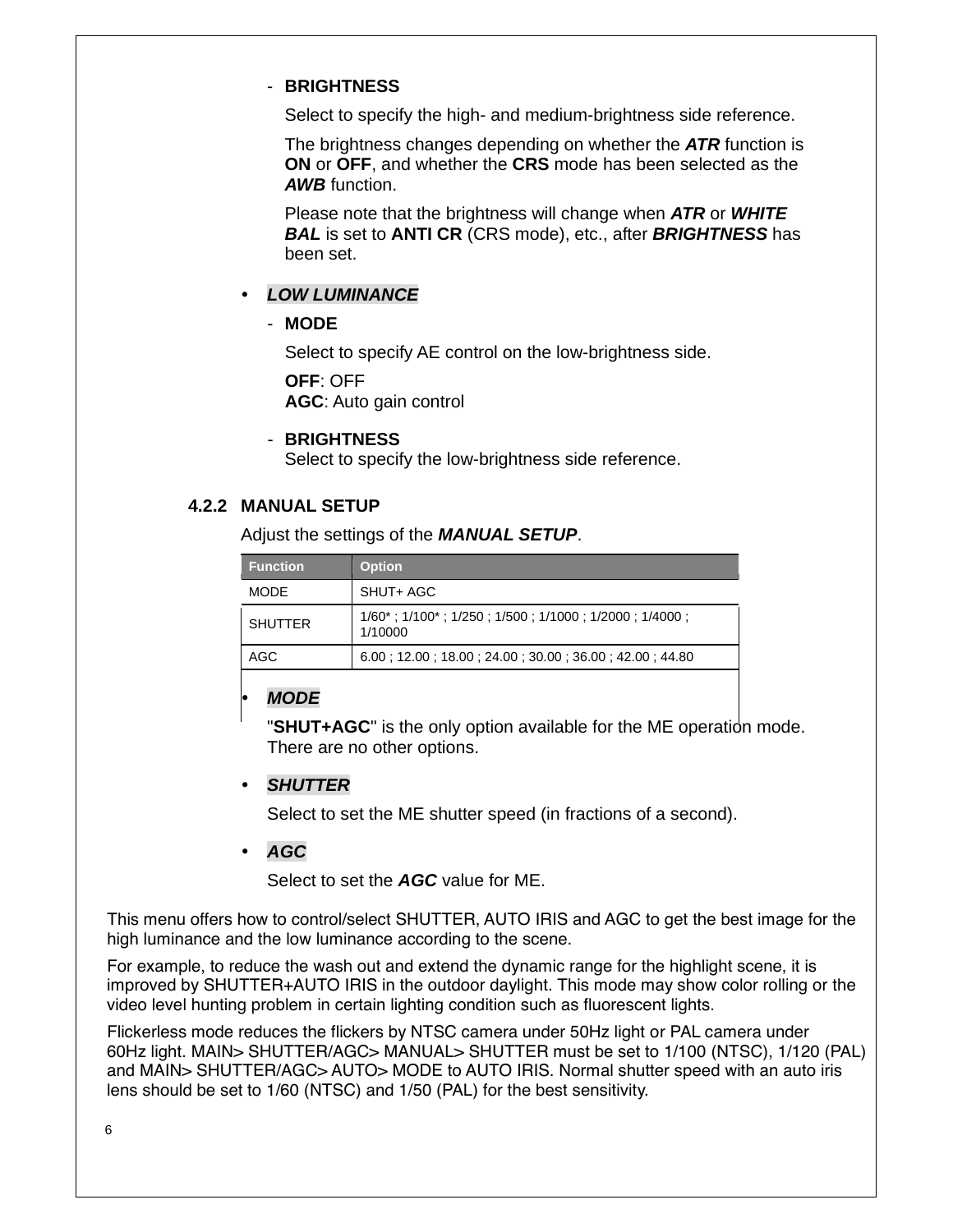| <b>AUTO SETUP</b>        |                               | Default                    | Descriptions                                                                                                                                                                                                                                                                                                                                                                                                                                                                                                                                                                                                                                                                                                                                                                                                                                                                                                                                                                                                                                                                                                                                                                                 |
|--------------------------|-------------------------------|----------------------------|----------------------------------------------------------------------------------------------------------------------------------------------------------------------------------------------------------------------------------------------------------------------------------------------------------------------------------------------------------------------------------------------------------------------------------------------------------------------------------------------------------------------------------------------------------------------------------------------------------------------------------------------------------------------------------------------------------------------------------------------------------------------------------------------------------------------------------------------------------------------------------------------------------------------------------------------------------------------------------------------------------------------------------------------------------------------------------------------------------------------------------------------------------------------------------------------|
| HOH<br><b>LUMINANCE</b>  | <b>MODE</b>                   | <b>AUTO</b><br><b>IRIS</b> | Selects the shutter mode from AUTO IRIS or SHUT+AUTO IRIS when<br>MAIN>LENS>AUTO but it is fixed to SHUT if MAIN>LENS>MANUAL.<br>AUTO IRIS - Light level is controlled by an auto iris lens only.<br>For proper auto iris operation, the auto iris operation mode in MAIN><br>LENS>AUTO>MODE must be set to AUTO.<br>The shutter speed is fixed to the setting at MAIN>SHUTTER/AGC><br>MANUAL> SHUTTER in this mode.<br>Set SHUTTER to 1/60 (NTSC) or 1/50 (PAL) for the best sensitivity<br>unless it is in Flickerless mode.<br>To set Flickerless mode: MAIN>SHUTTER/AGC>MANUAL>SHUTTER<br>must be set to 1/100 (NTSC), 1/120 (PAL) and MAIN>SHUTTER/AGC><br>AUTO>MODE to AUTO IRIS.<br><b>SHUT+AUTO IRIS-</b> Light level is controlled by the combination of an<br>auto iris lens and shutter control to improve the highlight from wash-<br>out and extend the dynamic range. Shutter speed can vary between<br>1/60(1/50)~1/10,000sec.<br>This mode enhances the overall video quality of daylight but may show<br>a smeared image in bright spotlights. However, color rolling or video<br>level hunting may occur under a certain lighting condition such as<br>fluorescent lights. |
|                          | <b>BRIGHT-</b><br><b>NESS</b> | 032                        | Adjusts the brightness of the image by an auto iris lens or a shutter<br>speed control + an auto iris lens.                                                                                                                                                                                                                                                                                                                                                                                                                                                                                                                                                                                                                                                                                                                                                                                                                                                                                                                                                                                                                                                                                  |
| LOW<br>LU <u>MINANCE</u> | <b>MODE</b>                   | <b>AGC</b>                 | Sets AGC to compensate the video level when the scene is dim.                                                                                                                                                                                                                                                                                                                                                                                                                                                                                                                                                                                                                                                                                                                                                                                                                                                                                                                                                                                                                                                                                                                                |
|                          | <b>BRIGHT-</b><br><b>NESS</b> | x0.50                      | Sets the brightness level which starts AGC from x0.25, x0.50, x0.75 and<br>x1.0 of full video level.<br>If set to x0.50, the camera will start AGC when the video level goes<br>down to below the 50% level.                                                                                                                                                                                                                                                                                                                                                                                                                                                                                                                                                                                                                                                                                                                                                                                                                                                                                                                                                                                 |

 **NOTICE** : The setting AUTO IRIS at SHUTTER/AGC>AUTO SETUP>HIGH LUMINANCE MODE will be changed to SHUT+AUTO IRIS if MAIN menu-1>LENS is changed to MANUAL.

> As a result, the lens iris can NOT be fully opened when MAIN menu-1>LENS>AUTO IRIS> MODE is OPEN.

 This can be recovered by setting SHUTTER/AGC>AUTO SETUP>HIGH LUMINANCE MODE to AUTO IRIS.

| <b>MANUAL</b><br><b>SETUP</b> | Default               | Descriptions                                                                                                                                                           |
|-------------------------------|-----------------------|------------------------------------------------------------------------------------------------------------------------------------------------------------------------|
| <b>MODE</b>                   | <b>SHUT</b><br>$+AGC$ | Compensates the video level by the manual shutter control and AGC.                                                                                                     |
| <b>SHUTTER</b>                | 1/60<br>(1/50)        | Sets the manual shutter to 1/60(1/50), 1/100(1/120), 1/250, 1/500, 1/1000,<br>1/2000, 1/4000 or 1/10000.<br>Manual shutter is only useful when luminance is unchanged. |
| AGC                           | 6.00                  | Sets AGC gain in dB. Higher gain compensates for a brighter scene, but<br>noise increases.<br>Manual AGC can be set to 6, 12, 18, 24, 30, 36, 42 or 44 8dB.            |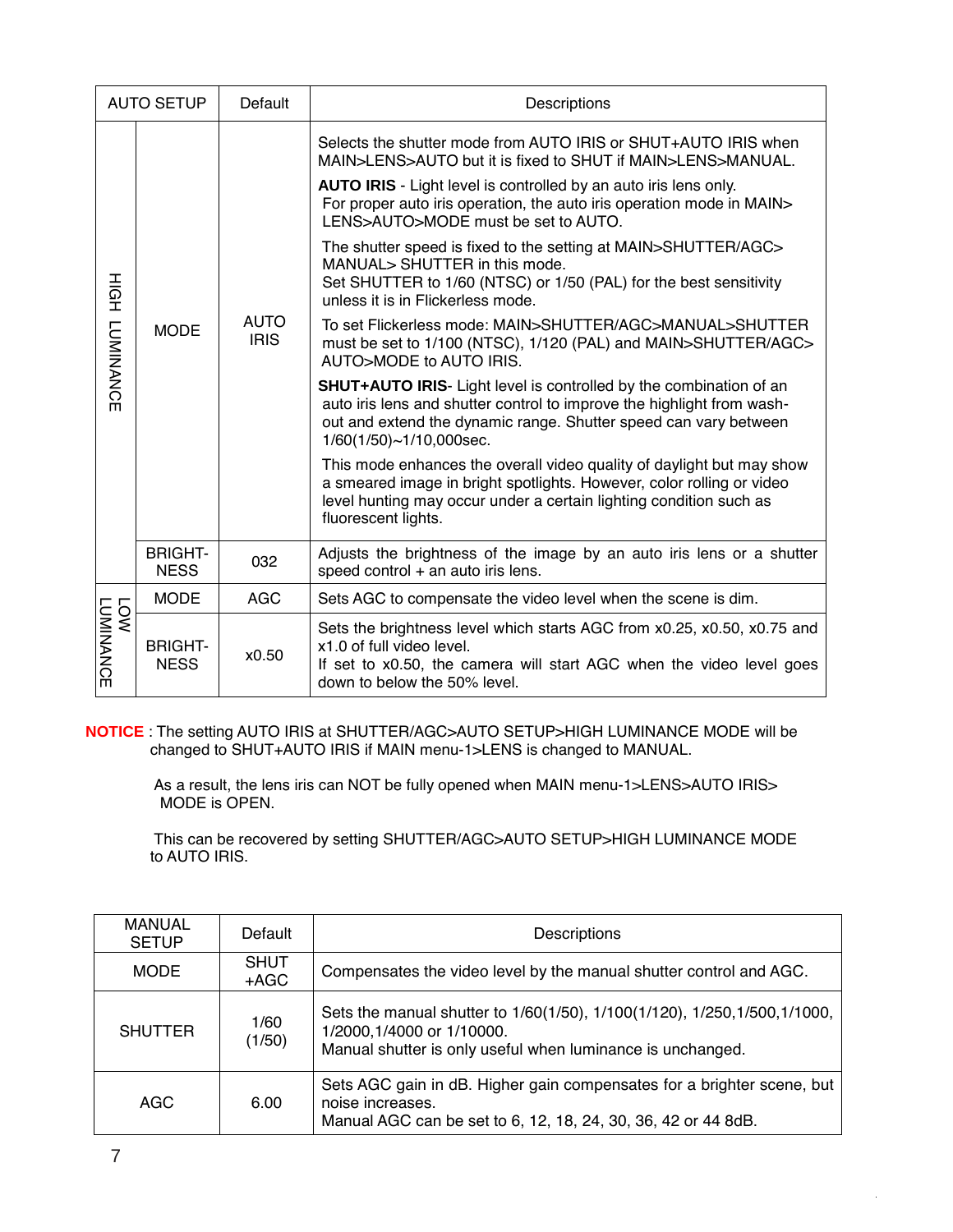# **4.3 NR**

This item is used to set the noise reduction.

| <b>SETUP MENU</b>                                                                                          |                                                                                                |                                                                 |                                             |
|------------------------------------------------------------------------------------------------------------|------------------------------------------------------------------------------------------------|-----------------------------------------------------------------|---------------------------------------------|
| <b>LENS</b><br>SHUTTER/AGC<br><b>NR</b><br><b>WHITE BAL</b><br>ATR<br><b>BACKLIGHT</b><br><b>DAY/NIGHT</b> | AUTO<<br>AUTO <j<br>ا ہے<br/>ATW<sub>1</sub><br/><b>OFF</b><br/><b>OFF</b><br/>AUTO&lt;</j<br> | <b>NR</b><br><b>NR MODE</b><br><b>Y LEVEL</b><br><b>C LEVEL</b> | Y/C<br><b>ШШШШШ</b> 006<br><b>ШШШШШ 004</b> |
| NEXT<<br>EXIT <sub>&lt;</sub>                                                                              | SAVE ALL<                                                                                      | RETURN +                                                        |                                             |

Select to bring up the *NR* sub-menu for further settings.

| <b>Function</b> | <b>Option</b>               |
|-----------------|-----------------------------|
| NR MODE         | <b>OFF</b><br>ν<br>C<br>Y/C |
| Y LEVEL         | 000-015                     |
| C LEVEL         | 000-015                     |

### *NR MODE*

Select to set the 2D NR filter mode.

- **OFF**: Y and C filters OFF
- **Y**: Y filter ON
- **C**: C filter ON
- **Y/C**: Y and C filters ON

### *Y LEVEL*

Select to set the Y filter strength.

### *C LEVEL*

Select to set the C filter strength.

| N <sub>R</sub> | Default | Descriptions                                                                                                                                                                                                                            |  |
|----------------|---------|-----------------------------------------------------------------------------------------------------------------------------------------------------------------------------------------------------------------------------------------|--|
| NR MODE        | Y/C     | Selects OFF, Y, C or Y/C which noise reduction is performed with.                                                                                                                                                                       |  |
| <b>YLEVEL</b>  | 006     | Indicates the noise reduction strength for the luminance signal.<br>Higher value performs stronger noise reduction and makes the image<br>less sharp. Due to the limitation of 2D NR, noise reduction may not be<br>effective enough.   |  |
| C LEVEL        | 004     | Indicates the noise reduction strength for the chrominance signal.<br>Higher value performs stronger noise reduction and makes the image<br>less sharp. Due to the limitation of 2D NR, noise reduction may not be<br>effective enough. |  |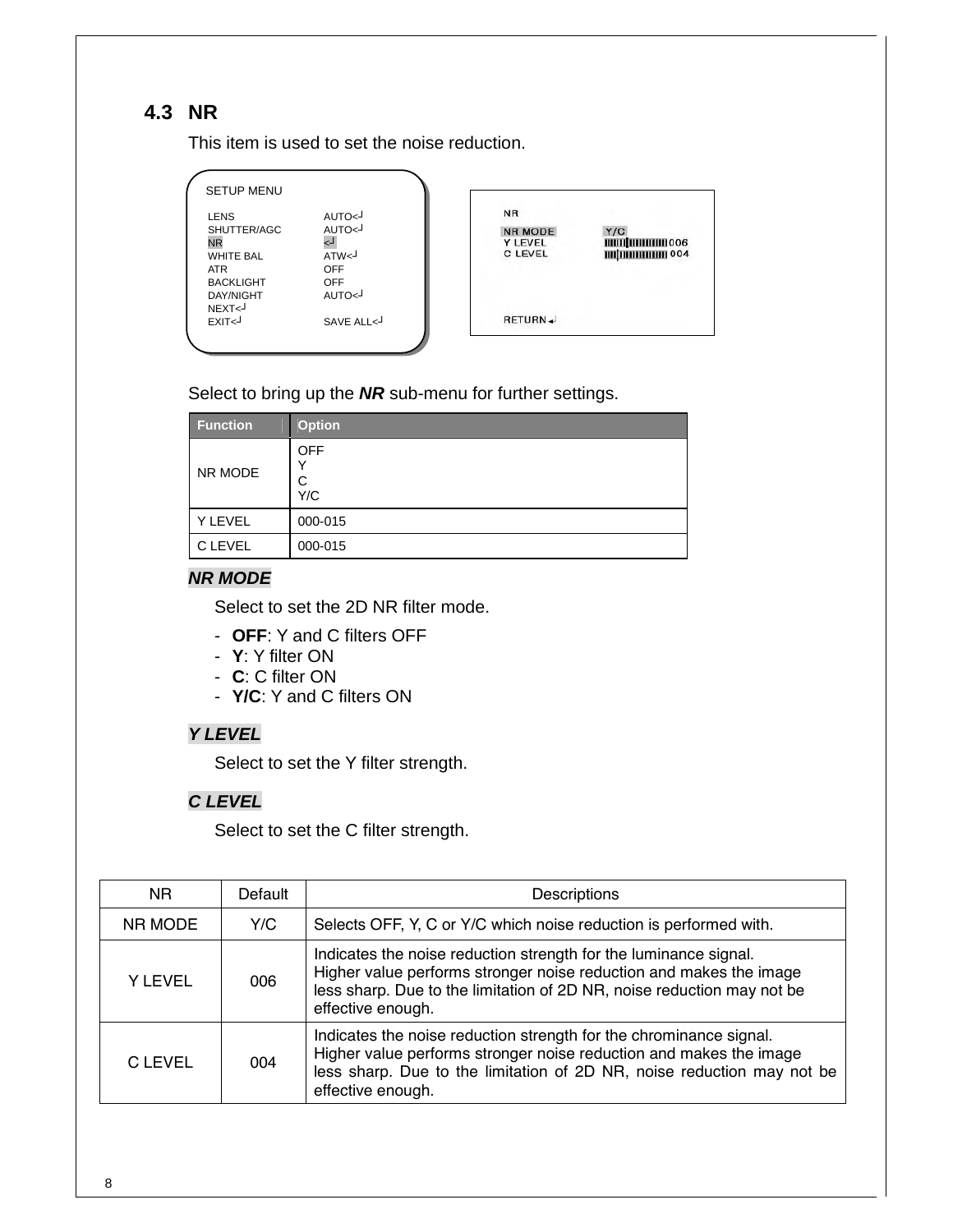# **4.4 WHITE BAL (White Balance)**

 White balance can be set to ATW, PUSH, USER1, USER2, ANTI CR, MANUAL or PUSH LOCK. ATW (Auto Tracking White balance) and PUSH (Full pull-in) are continuously monitoring/analyzing the color temperature of the incoming light and correcting the white balance.

ATW limits the color temperature range at about  $2,500\text{ K} \sim 8,500\text{ K}$  to reduce the excessive compensation for the big object which has a single color.

 PUSH has no limits between about 1,800˚K~10,500˚K but it may over-compensate the white balance for the big object which has a single color.

 In cases where it goes under 2,500˚K such as halogen light, ATW may stop. If so, PUSH mode is recommended.

 USER1 and USER2 are a fixed white balance which is user-programmable by R-GAIN and B-GAIN and useful only for the steady light.

 ANTI CR (Anti Color Rolling) can reduce color rolling under the fluorescent light when the camera operates in shutter control without an auto iris lens. (NTSC version only)

In cases if Switch on the camera in an area where SAVE ENERGY LAMPS are the only source of lights the Picture might be RED in ATW mode. In these cases PUSH mode is recommended.

| <b>ATW</b>                     | Default       | Descriptions                                                                                                                                                                                                                                                      |  |
|--------------------------------|---------------|-------------------------------------------------------------------------------------------------------------------------------------------------------------------------------------------------------------------------------------------------------------------|--|
| <b>SPEED</b>                   | 250           | Sets the AWB compensating speed. Lower value makes AWB faster.<br><b>CAUTION</b> Too fast an AWB may force color oscillation.                                                                                                                                     |  |
| <b>DELAY CNT</b>               | 001           | Adjusts the AWB compensation period to next update of AWB.<br>The smaller value will update AWB more frequently (faster).                                                                                                                                         |  |
| ATW FRAME                      | X2.00         | Determines the ATW range with respect to the fundamental range.<br>A higher value than x1.00 extends the ATW range at lower and higher color<br>temperature.                                                                                                      |  |
|                                |               | Selects INDOOR or OUTDOOR.<br>Their ATW is optimized for the limited application and cannot cover.                                                                                                                                                                |  |
| <b>ENVIRON-</b><br><b>MENT</b> | <b>INDOOR</b> | <b>INDOOR</b> - Optimized for Indoor installation and compensates ATW for low<br>color temperature such as incandescent lights.<br><b>OUTDOOR</b> - Optimized for outdoor sunlit applications and compensates<br>ATW for high color temperature such as daylight. |  |

| MANUAL WB | Default | Descriptions                           |  |
|-----------|---------|----------------------------------------|--|
| LEVEL     | 064     | Manual White Balance Adjustment value. |  |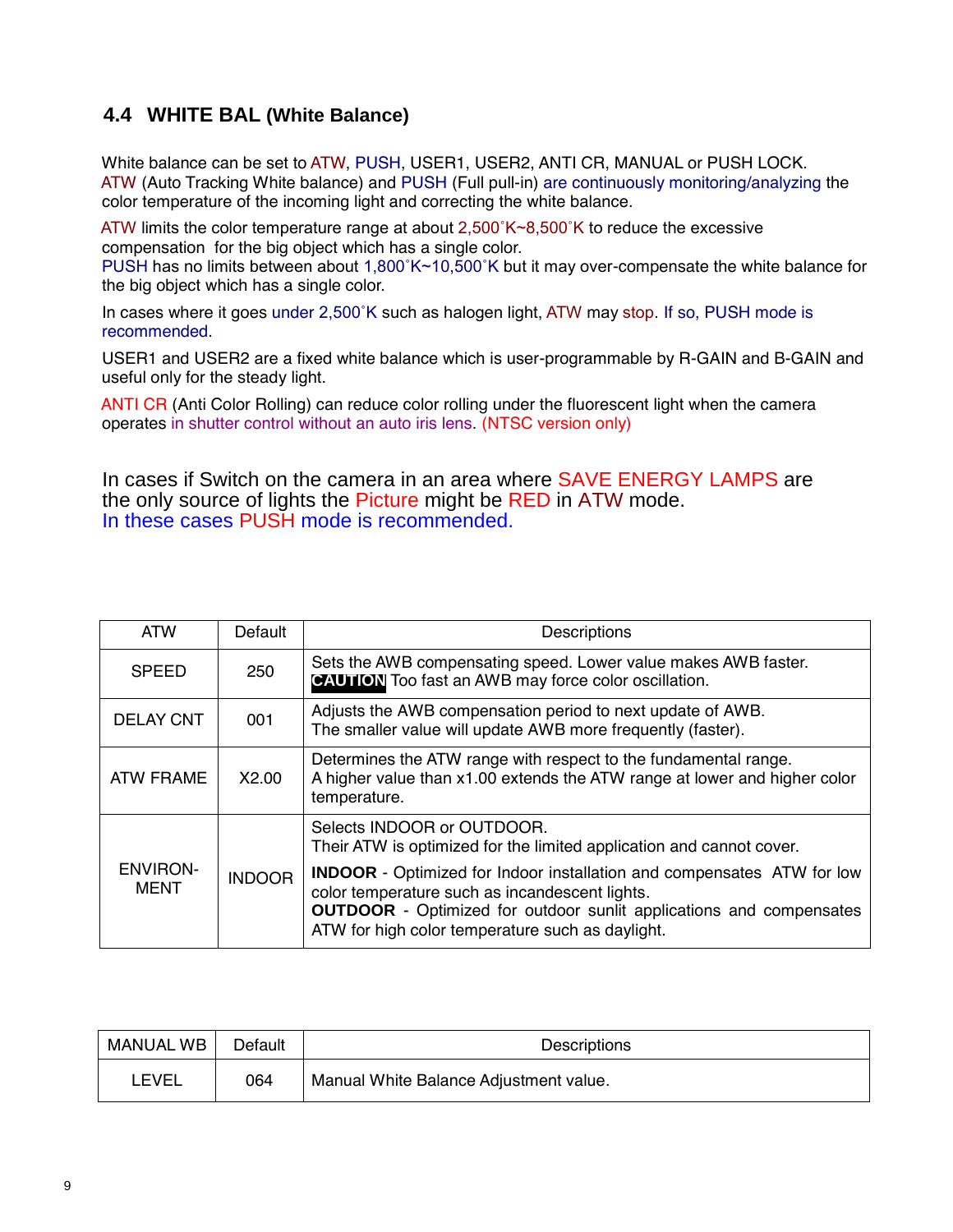### **4.4 WHITE BAL (White Balance)**

The screen color can be adjusted by using the *WHITE BAL* function.

- 1. Please use the **▲** and v buttons to **WHITE BAL** on the **SETUP MENU** and press the **ENTER** button to do further settings.
- 2. Please select the desired item and press  $\triangleleft$  and  $\triangleright$  buttons to adjust the settings.

| <b>SETUP MENU</b>          |             |                                  |                                       |                  |                     |
|----------------------------|-------------|----------------------------------|---------------------------------------|------------------|---------------------|
| <b>LENS</b>                | AUTO<       | ATW                              |                                       | <b>MANUAL WB</b> |                     |
| SHUTTER/AGC<br><b>NR</b>   | AUTO<<br>دے | <b>SPEED</b><br><b>DELAY CNT</b> | <b>MINIMUMININI 250</b><br>ПШШШШШ 001 | LEVEL            | <b>ШИНИНИНИ 064</b> |
| <b>WHITE BAL</b>           | L>WTA       | <b>ATW FRAME</b>                 | X2.00                                 |                  |                     |
| <b>ATR</b>                 | <b>OFF</b>  | <b>ENVIRONMENT</b>               | <b>INDOOR</b>                         |                  |                     |
| <b>BACKLIGHT</b>           | <b>OFF</b>  |                                  |                                       |                  |                     |
| <b>DAY/NIGHT</b><br>NEXT<- | AUTO<       |                                  |                                       |                  |                     |
| EXIT <sup>1</sup>          | SAVE ALL<   | RETURN +                         |                                       | RETURN +         |                     |

Select to set the white balance Mode.

| <b>Function</b>  | <b>Option</b>                                                                                           |
|------------------|---------------------------------------------------------------------------------------------------------|
| <b>WHITE BAL</b> | <b>ATW</b><br><b>PUSH</b><br>USER1<br>USER <sub>2</sub><br><b>ANTI CR</b><br><b>MANUAL</b><br>PUSH LOCK |

### *ATW (Auto Trace White balance)*

When **ATW***<┘* is selected, click **ENTER** to bring up the *ATW* sub-menu for further settings.

#### *PUSH: All pull-in*

Select to set the white balance mode to the **PUSH** mode.

#### *USER1: Fluorescent light fixed gain (3200K)*

When **USER1***<┘* is selected, click **ENTER** to bring up the *USER1 WB* sub-menu for further settings.

#### *USER2: Outdoor fixed gain (6300K)*

When **USER2***<┘* is selected, click **ENTER** to bring up the *USER2 WB* sub-menu for further settings.

#### *ANTI CR: Color rolling suppression*

Select to set the white balance mode to the **ANTI CR** mode.

#### *MANUAL: Manual white balance*

When **MANUAL***<┘* is selected, click **ENTER** to bring up the *MANUAL WB* sub-menu for further settings.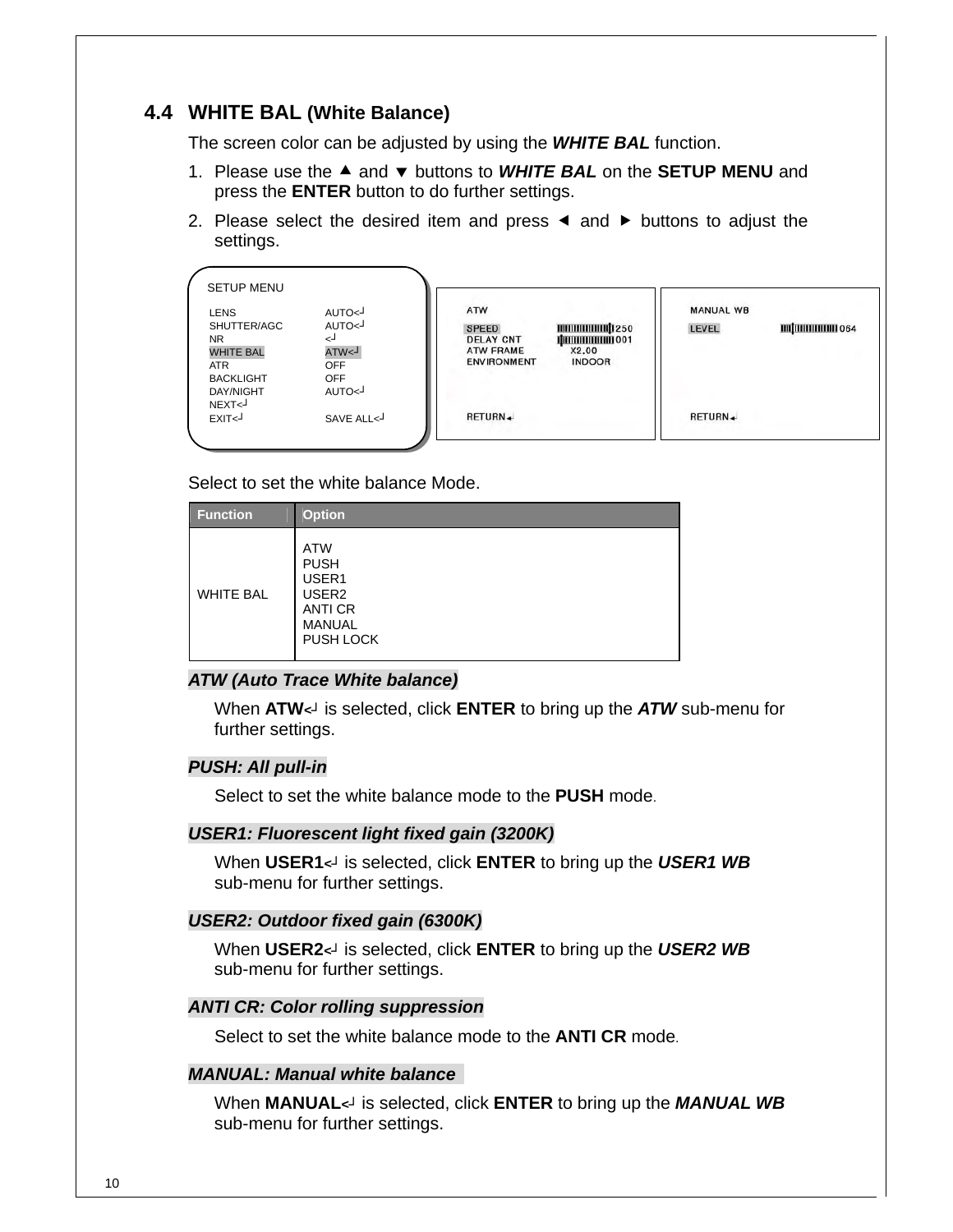### *PUSH LOCK*

Select to set the white balance mode to the **PUSH LOCK** mode.

### **4.4.1 ATW (Auto Trace White Balance)**

Adjust the settings of the *ATW*.

| <b>Function</b>   | <b>Option</b>                         |
|-------------------|---------------------------------------|
| <b>SPEED</b>      | 000-255                               |
| <b>DELAY CNT</b>  | 000-255                               |
| ATW FRAME         | $x0.50$ ; $x1.00$ ; $x1.50$ ; $x2.00$ |
| <b>ENVIROMENT</b> | INDOOR: OUTDOOR                       |

### y *SPEED*

Select to adjust the pull-in speed of ATW.

### y *DELAY CNT*

Select to set the time-based hysteresis of ATW.

### y *ATW FRAME*

Select to set the pull-in frame magnification.

### y *ENVIROMENT*

Select to set the pull-in frame (indoor/outdoor) of ATW.

### **4.4.2 PUSH**

Select to allow the camera automatically adjust the white balance under all conditions.

### **4.4.3 USER1**

The gain values for the fluorescent light fixed mode are used as the adjustment items of *USER1 WB* on the internal OSD menu.

| <b>Function</b> | <b>Option</b> |
|-----------------|---------------|
| <b>B-GAIN</b>   | 000-255       |
| R-GAIN          | 000-255       |

### y *B-GAIN*

Used for operating the B gain in the WB fixed gain mode.

### y *R-GAIN*

Used for operating the R gain in the WB fixed gain mode.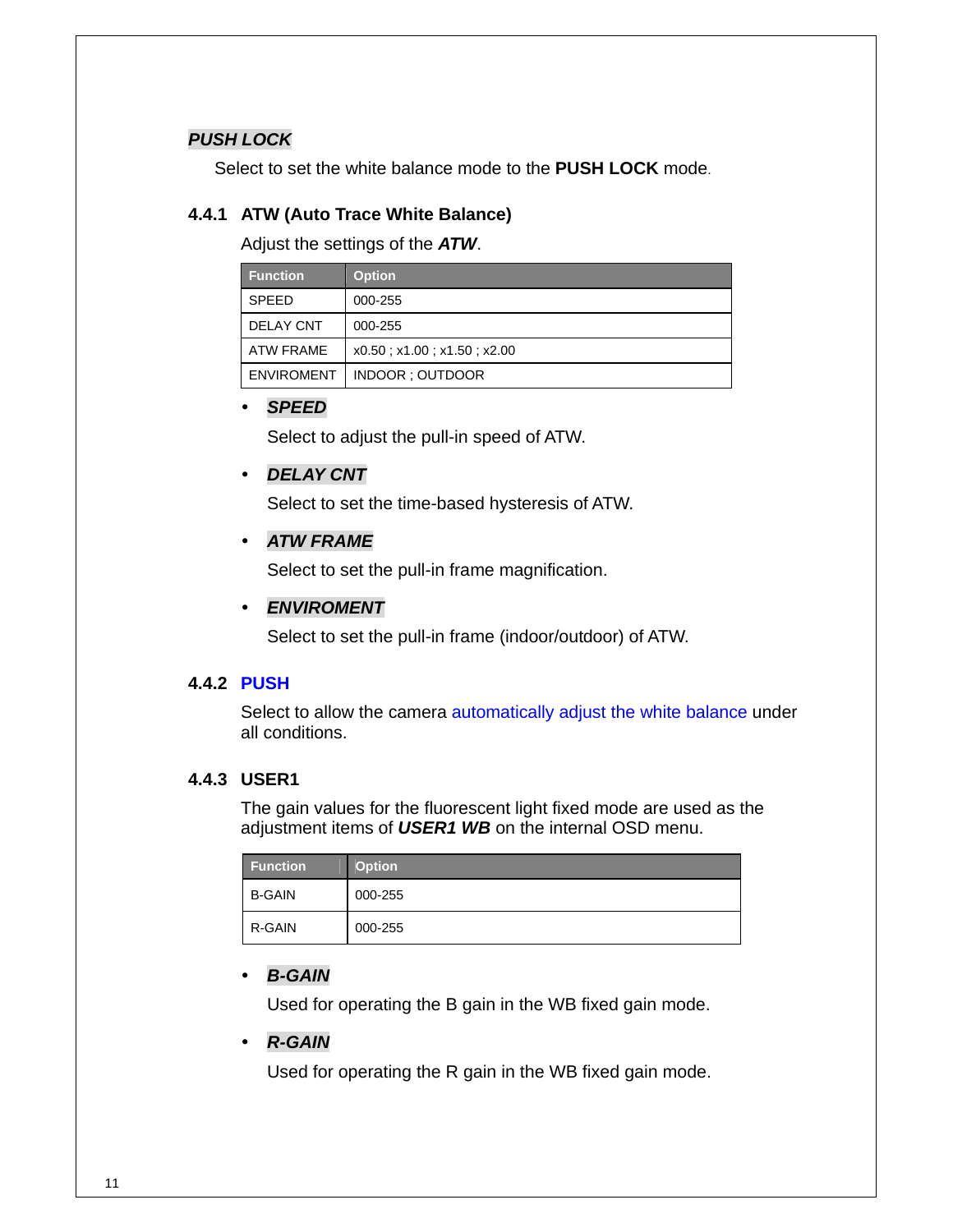### **4.4.4 USER2**

The gain values for the outdoor fixed mode are used as the adjustment items of *USER2 WB* on the internal OSD menu.

| <b>Function</b> | Option <sup>'</sup> |
|-----------------|---------------------|
| <b>B-GAIN</b>   | 000-255             |
| R-GAIN          | 000-255             |

### *B-GAIN*

Used for operating the B gain in the WB fixed gain mode.

### y *R-GAIN*

Used for operating the R gain in the WB fixed gain mode.

#### **4.4.5 MANUAL WB (Manual White Balance)**

The B and R gain values for manual WB are set on this screen.

| <b>Function</b> | Option' |
|-----------------|---------|
| LEVEL           | 000-255 |

### y *LEVEL*

Select to set the B and R gain values for **MANUAL WB**. By incrementing or decrementing the B gain value, the R gain value is also adjusted in tandem.

#### **NOTE**:

The actual variable range is limited to the range from the low color temperature (approx. 1800K) to the high color temperature (approx. 10500K) stored when the pre-white balance was adjusted.

#### **4.4.6 PUSH LOCK**

To find the optimal setting for the current luminance environment in this mode, point the camera towards a sheet of white paper and press the **ENTER** button.

Whenever the condition changes, readjust it.

#### **ATTENTION**:

The white balance can not fully function under the following conditions. Please select **PUSH LOCK** Mode when the following occurred.

- < When there's a higher temperature surrounded the object.
- < When there's darkness surrounded the object.
- < When there's a fluorescent light surrounded the object or where the light changes all the time.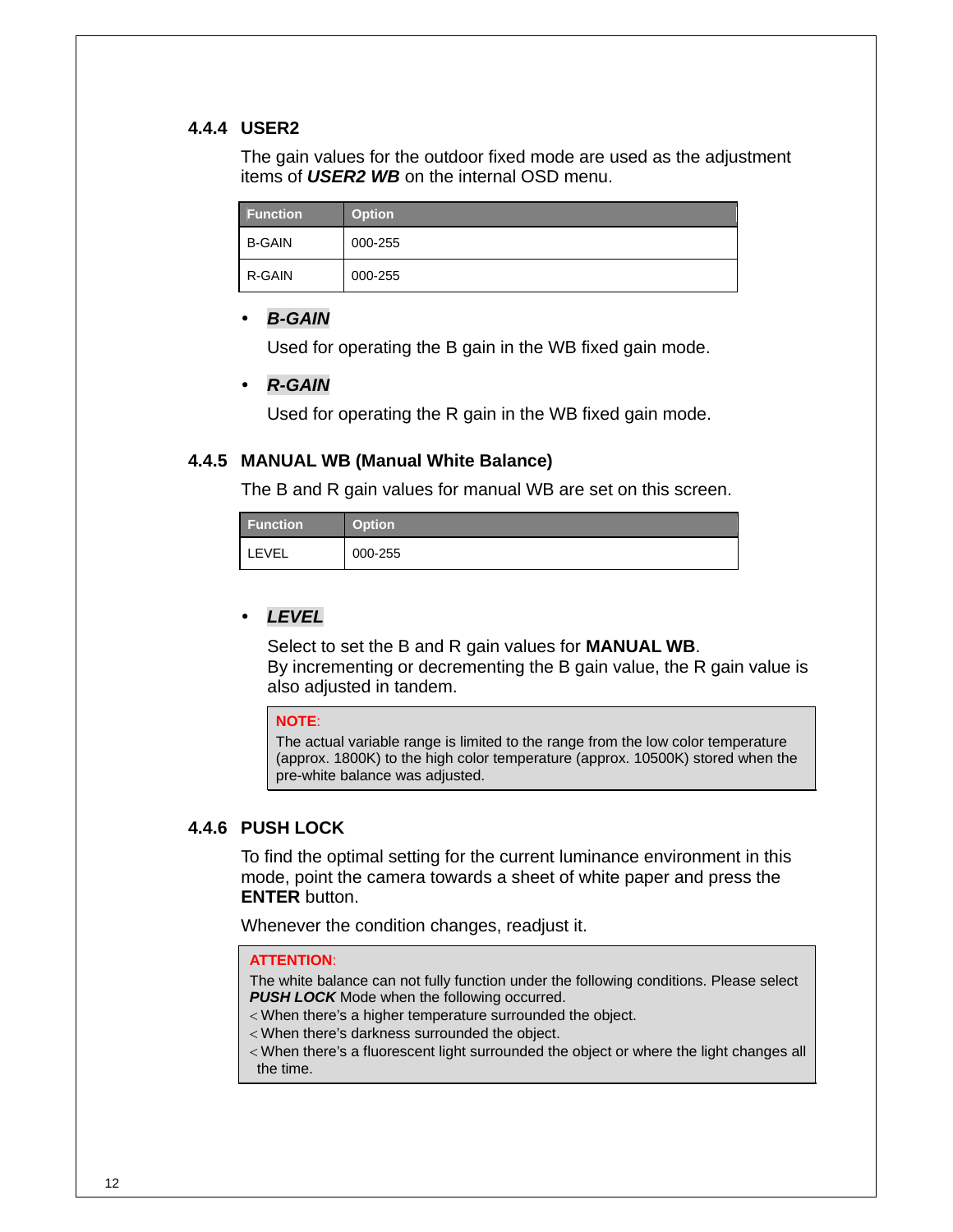### **14.5 ATR (Adaptive Tone Reproduction) menu (WDR)**

The ATR feature improves the dynamic range and the visibility of the image by providing the optimal gradation compensation of the image in one field. This is achieved by two ways of image processing, luminance compression and contrast enhancement, so that the tone can be enhanced at highlighted and dark areas.

| <b>SETUP MENU</b>                                                                                                 |                                                                               |                                                   |                          |
|-------------------------------------------------------------------------------------------------------------------|-------------------------------------------------------------------------------|---------------------------------------------------|--------------------------|
| <b>LENS</b><br>SHUTTER/AGC<br><b>NR</b><br><b>WHITE BAL</b><br><b>ATR</b><br><b>BACKLIGHT</b><br><b>DAY/NIGHT</b> | AUTO<<br>AUTO<<br>لے<br>ATW <sub>1</sub><br><b>OFF</b><br><b>OFF</b><br>AUTO< | <b>ATR</b><br><b>LUMINANCE</b><br><b>CONTRAST</b> | <b>MID</b><br><b>MID</b> |
| NEXT<<br>EXIT <sup>1</sup>                                                                                        | SAVE ALL<                                                                     | RETURN +                                          |                          |

| <b>Function</b>  | <b>Option</b>                                                              |
|------------------|----------------------------------------------------------------------------|
| <b>LUMINANCE</b> | <b>LOW</b><br>MID<br><b>HIGH</b>                                           |
| <b>CONTRAST</b>  | <b>LOW</b><br><b>MIDLOW</b><br><b>MID</b><br><b>MIDHIGH</b><br><b>HIGH</b> |

### *OFF*

ATR OFF

### *ON*

ATR ON

When **ON***<┘* is selected, click **ENTER** to bring up the *ATR* sub-menu for further settings.

### **4.5.1 ATR ON**

### y *LUMINANCE*

Select to set the extent of the luminance compression.

### y *CONTRAST*

Select to set the extent of the contrast enhancement.

| ATR.            | Default    | Descriptions                                                                                                                                                                                                                                                                                             |
|-----------------|------------|----------------------------------------------------------------------------------------------------------------------------------------------------------------------------------------------------------------------------------------------------------------------------------------------------------|
| LUMINANCE       | MID.       | Compresses the highlighted area and enhances the dark area so that the<br>entire image can converge toward the medium level.<br>LOW will compensate minimally and HIGH will average out the image.<br>With setting HIGH, the image may look less contrastive and noise may<br>increase in the dark area. |
| <b>CONTRAST</b> | <b>MID</b> | Adjusts the strength of the image contrast.<br>If set to too high, the dark area may lose detail and the high luminance<br>area may saturate.                                                                                                                                                            |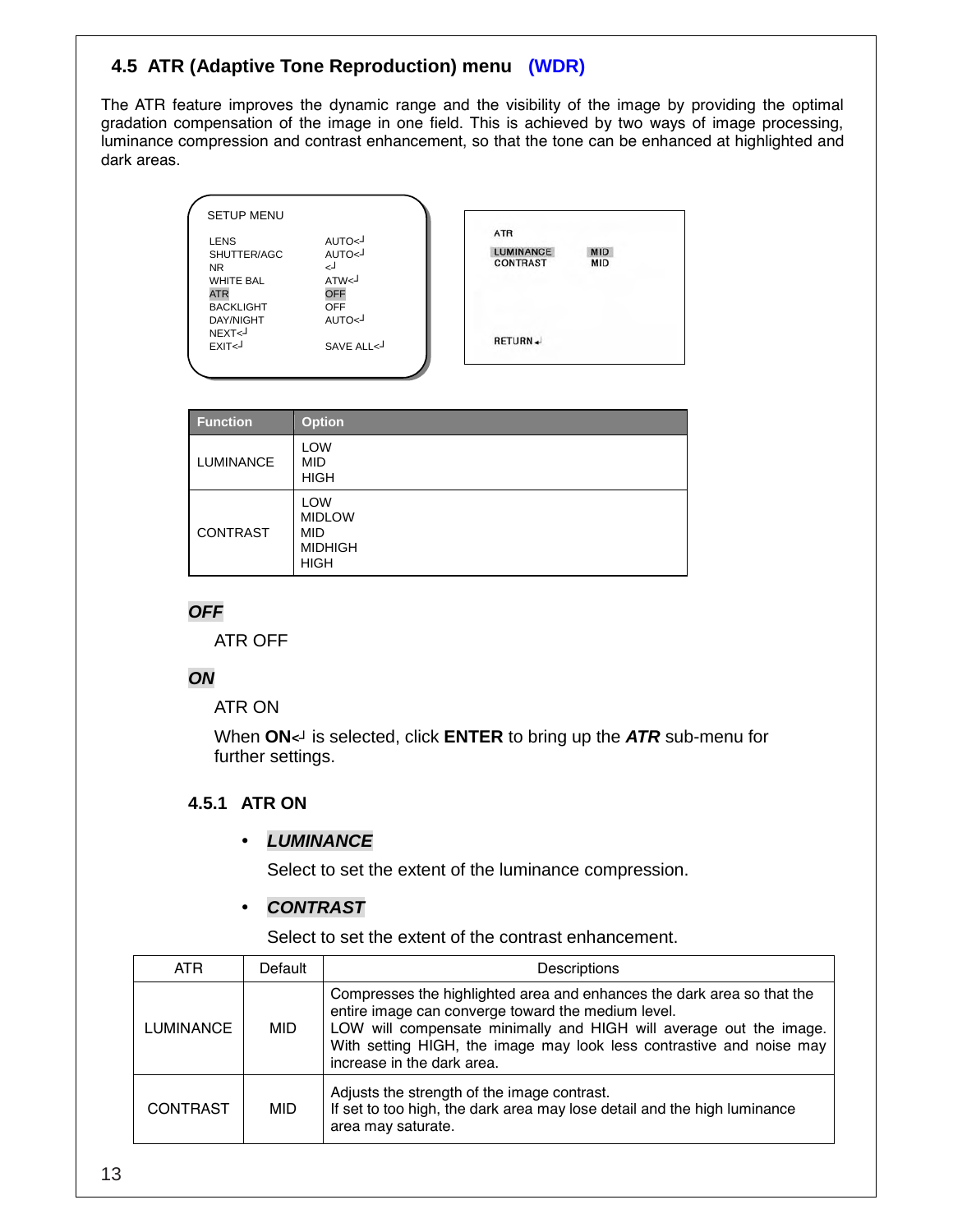# **4.6 BACKLIGHT**

This item is used to set the backlight compensation operation.

| <b>SETUP MENU</b>                                                                                                                                     |                                                                                                             |  |
|-------------------------------------------------------------------------------------------------------------------------------------------------------|-------------------------------------------------------------------------------------------------------------|--|
| LENS<br>SHUTTER/AGC<br>NR<br><b>WHITE BAL</b><br><b>ATR</b><br><b>BACKLIGHT</b><br><b>DAY/NIGHT</b><br>NEXT <sub>1</sub><br><b>FXIT<j< b=""></j<></b> | AUTO <j<br>AUTO&lt;<br/>لہ<br/>ATW<sub>1</sub><br/>OFF<br/><b>OFF</b><br/>AUTO&lt;<br/>SAVE ALL &lt;</j<br> |  |
|                                                                                                                                                       |                                                                                                             |  |

### Select to set **BACKLIGHT** to **OFF**, **BLC** or **HLC**.

| <b>Function</b>  | <b>Option</b>                          |
|------------------|----------------------------------------|
| <b>BACKLIGHT</b> | <b>OFF</b><br><b>BLC</b><br><b>HLC</b> |

### *OFF*

Backlight compensation OFF.

### *BLC*

Backlight compensation ON.

# *HLC*

HLC(Headlight compensation) function ON.





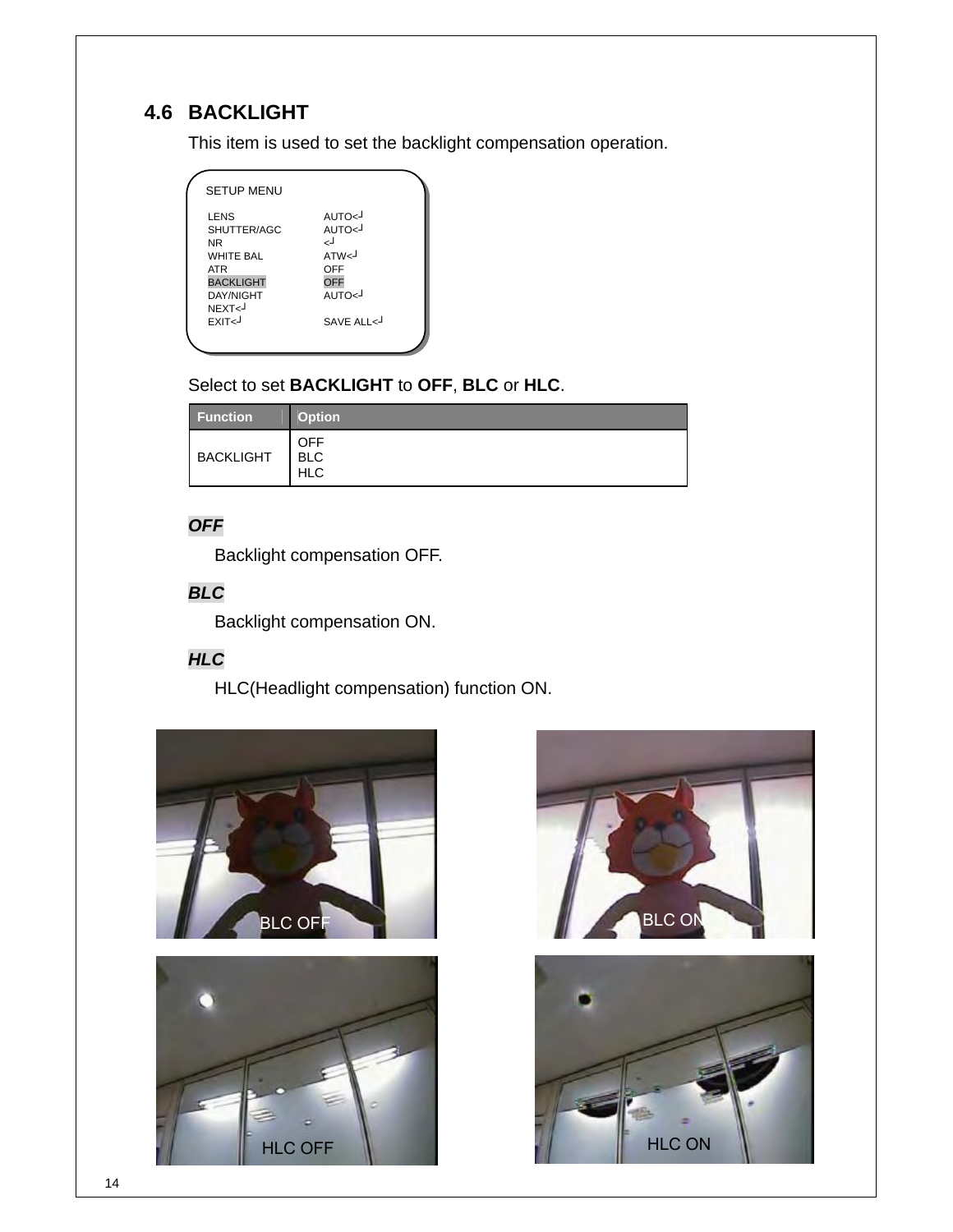# **4.7 DAY/NIGHT**

This item is used to set the Day/Night function.

| <b>SETUP MENU</b>                                                  |                                                        |                                                                                       |                                                                     |                     |          |
|--------------------------------------------------------------------|--------------------------------------------------------|---------------------------------------------------------------------------------------|---------------------------------------------------------------------|---------------------|----------|
| <b>LENS</b><br>SHUTTER/AGC<br><b>NR</b><br><b>WHITE BAL</b><br>ATR | AUTO<<br>AUTO<<br>لے<br>ATW <sup>J</sup><br><b>OFF</b> | DAY/NIGHT<br><b>BURST</b><br><b>DELAY CNT</b><br>$DAY \rightarrow NIGHT$<br>NIGHT-DAY | OFF<br><b>ПШШШШШІ 005</b><br><b>ПШШШШШ 005</b><br><b>ШПШШШШ 032</b> | B/W<br><b>BURST</b> | OFF<br>. |
| <b>BACKLIGHT</b><br><b>DAY/NIGHT</b><br>NEXT<                      | <b>OFF</b><br>L>OTUA                                   | RETURN+                                                                               |                                                                     | RETURN +            |          |
| EXIT<                                                              | SAVE ALL<                                              |                                                                                       |                                                                     |                     |          |

### Select to set **DAY/NIGHT** to **AUTO**, **COLOR** or **B/W**.

| <b>Function</b> | <b>Option</b>                 |
|-----------------|-------------------------------|
| DAY/NIGHT       | <b>AUTO</b> <<br>COLOR<br>B/W |

### *AUTO*

Day or Night is automatically identified and controlled accordingly.

When **AUTO***<┘* is selected, click **ENTER** to bring up the *DAY/NIGHT* sub-menu for further settings.

### *COLOR*

The Day/Night function is set to **OFF**.

### *B/W*

The NIGHT mode is established forcibly, and chroma is set to **OFF**.

When **B/W***<┘* is selected, click **ENTER** to bring up the *B/W* sub-menu for further settings.

### **4.7.1 B/W**

Adjust the settings of *B/W*.

| <b>Function</b> | <b>Option</b>    |
|-----------------|------------------|
| <b>BURST</b>    | ΟN<br><b>OFF</b> |

# *IMPORTANT ACTIVITY!!!*

*DAY->NIGHT and NIGHT->DAY operations must be examined and verified at the final installation.* 

Block the lens for a few seconds for NIGHT mode, then release and let it return to DAY mode. If camera stays at NIGHT mode for more than 10sec, slightly increase 'N→D THRES' and repeat the forementioned steps.

If the scene is too dim or the lens iris was adjusted too low (near close), it may not return to DAY.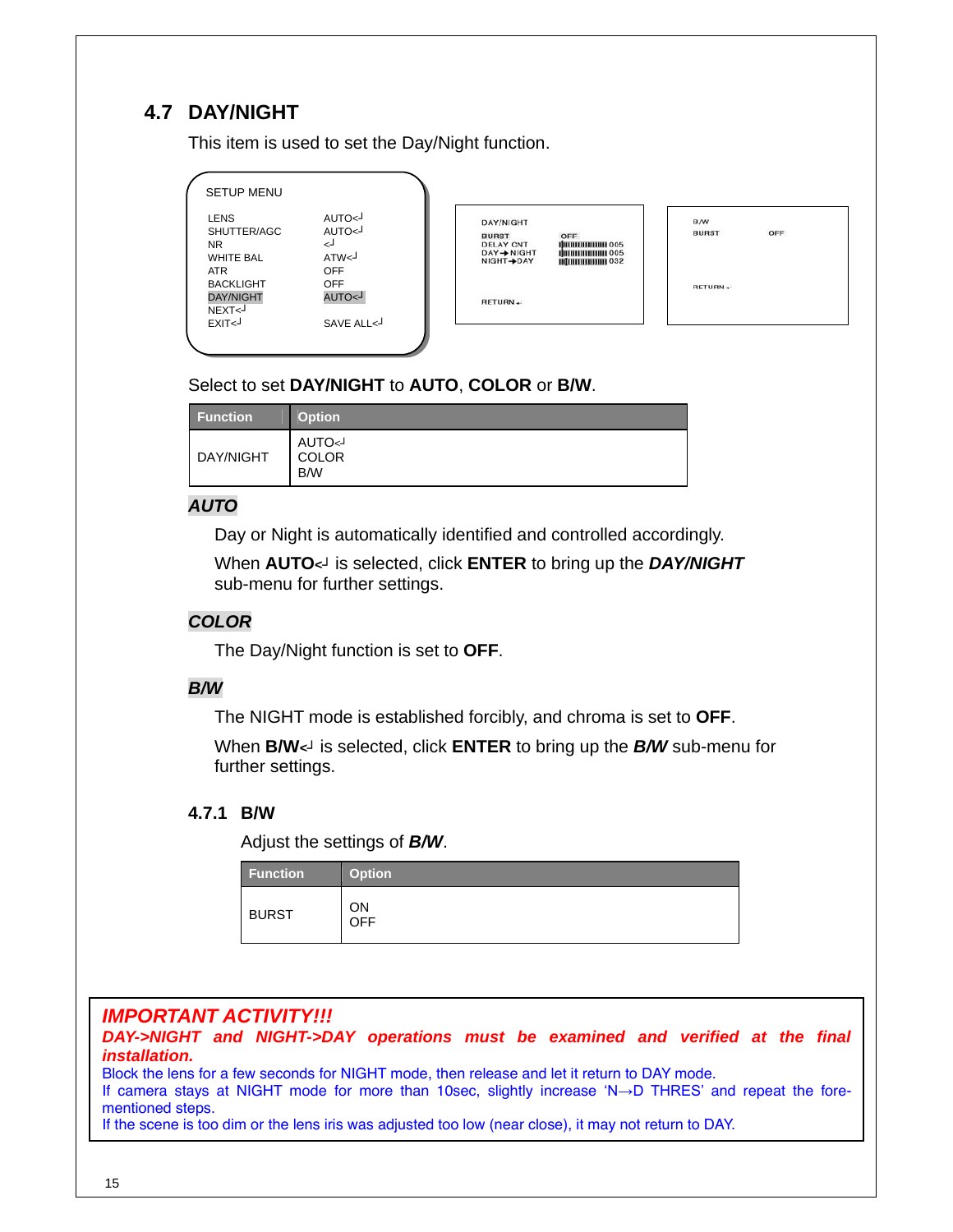### **4.7.2 DAY/NIGHT**

Adjust the settings of *DAY/NIGHT*.

| <b>Function</b>  | <b>Option</b>           |
|------------------|-------------------------|
| <b>BURST</b>     | <b>ON</b><br><b>OFF</b> |
| <b>DELAY CNT</b> | 000-255                 |
| DAY->NIGHT       | 000-255                 |
| NIGHT->DAY       | 000-255                 |

### y *BURST*

Select to set whether to output the burst signal when the Night status has been identified.

- **ON**: Burst signal ON
- **OFF**: Burst signal OFF

### y *DELAY CNT*

Select to set the Night/Day identification transfer time.

### y *DAY->NIGHT*

Select to set the threshold for identifying the Night status from the Day status.

### y *NIGHT->DAY*

Select to set the threshold for identifying the Day status from the Night status.

| DAY/NIGHT                   | Default    | Descriptions                                                                                                                                                                                                                                                                                                                                                                                                               |
|-----------------------------|------------|----------------------------------------------------------------------------------------------------------------------------------------------------------------------------------------------------------------------------------------------------------------------------------------------------------------------------------------------------------------------------------------------------------------------------|
| <b>BURST</b>                | <b>OFF</b> | <b>BURST</b> mode contains color burst signal when the camera switches to B/W.<br>ON mode maintains the same color signal in B/W so that the video signal<br>provides better compatibility with certain color equipment.<br>OFF mode removes the color burst signal B/W video and increase the total TV<br>lines.                                                                                                          |
| <b>DELAY</b><br><b>CNT</b>  | 005        | <b>DELAY CNT</b> is the time in seconds before Day $\leftrightarrow$ Night switches. DELAY can<br>avoid the unwanted/frivolous switching of short term lights such as light from<br>a passing car.                                                                                                                                                                                                                         |
| <b>DAY→NIGHT</b>            | 005        | $DAY \rightarrow NIGHT$ mode sets a threshold level to determine when switch from<br>DAY to NIGHT. Lower (Higher) value makes the camera switched from Day to<br>Night at lower (higher) illumination.<br>If the camera stays in Color at night time, increase DAY-NIGHT threshold<br>value until it just switches to Night.<br><b>CAUTION</b> If the value between DAY $\rightarrow$ NIGHT and NIGHT $\rightarrow$ DAY is |
|                             |            | minimal, then camera may switch between DAY and NIGHT mode<br>repeatedly.                                                                                                                                                                                                                                                                                                                                                  |
| $NIGHT \rightarrow$<br>DAY. | 3          | <b>NIGHT<math>\rightarrow</math>DAY</b> mode sets a threshold level to determine when to switch from<br>NIGHT to DAY. Lower (Higher) value makes the camera switched from Night<br>to Day at lower (higher) illumination.<br>If the camera stays in B/W mode during day time, decrease NIGHT $\rightarrow$ DAY<br>threshold value until it switches to Day.                                                                |
|                             |            | CAUTION If the value between DAY→NIGHT and NIGHT→DAY is<br>minimal, then camera may switch between DAY and NIGHT mode<br>repeatedly.                                                                                                                                                                                                                                                                                       |

16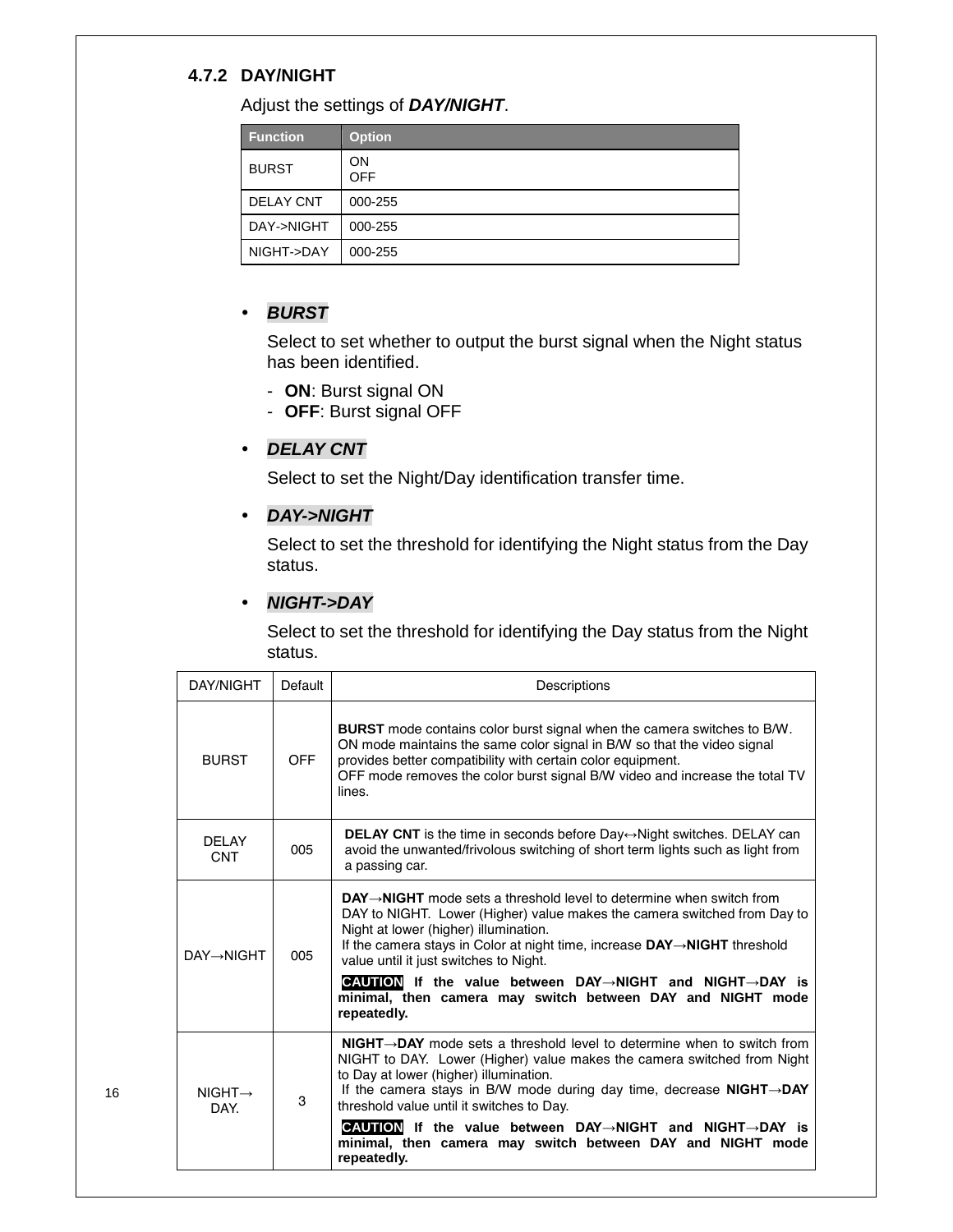# **4.8 PICT ADJUST**

This item is used to set the PICT ADJUST function.

| SETUP MENU<br><b>PICT ADJUST</b><br><b>MOTION DET</b><br><b>PRIVACY</b><br>CAMERA ID<br>LANGUAGE<br><b>CAMERA RESET</b> | ر ا<br>ON<1<br><b>OFF</b><br><b>OFF</b><br><b>ENGLISH</b> | <b>PICT ADJUST</b><br><b>MIRROR</b><br><b>BRIGHTNESS</b><br><b>CONTRAST</b><br><b>SHARPNESS</b><br>HUE<br>GAIN | OFF<br>ішшшшшші 000<br><b>MMMMMMMMM</b> 120<br><b>MINIMUMININI 128</b><br><b>ШШШШШШ 128</b><br>ШШЩШШ 128 |  |
|-------------------------------------------------------------------------------------------------------------------------|-----------------------------------------------------------|----------------------------------------------------------------------------------------------------------------|----------------------------------------------------------------------------------------------------------|--|
| BACK<<br>FXIT <sub>1</sub>                                                                                              | SAVE ALL <                                                | RETURN+                                                                                                        |                                                                                                          |  |

Select to bring up the *PICT ADJUST* sub-menu for further settings.

| <b>Function</b>   | <b>Option</b>    |
|-------------------|------------------|
| <b>MIRROR</b>     | <b>OFF</b><br>ON |
| <b>BRIGHTNESS</b> | 000-255          |
| <b>CONTRAST</b>   | 000-255          |
| <b>SHARPNESS</b>  | 000-255          |
| <b>HUE</b>        | 000-255          |
| <b>GAIN</b>       | 000-255          |

### *MIRROR*

Select to set the horizontal flip for the display output.

- **OFF**: Normal output
- **ON**: Horizontally flipped output

| Default    | Descriptions                                                                                                                                                                                                                                                                   |  |
|------------|--------------------------------------------------------------------------------------------------------------------------------------------------------------------------------------------------------------------------------------------------------------------------------|--|
| <b>OFF</b> | Picture will be flipped horizontally if it turns ON.                                                                                                                                                                                                                           |  |
| 000        | Increases or decreases the brightness of the picture.<br>This is different from that of DC iris lens because it simply increases or<br>decreases the digital gain of the video.<br>Do not increase this too much or the dynamic range for the highlight area<br>will decrease. |  |
| 128        | Increases or decreases the contrast of the picture.                                                                                                                                                                                                                            |  |
| 128        | Increases or decreases the sharpness of the picture.<br>Too much sharpness can make the image too harsh and show more noise<br>as well as line flicker at the edge of object in the picture.                                                                                   |  |
| 128        | Adjusts hue for NTSC version only.                                                                                                                                                                                                                                             |  |
| 128        | Increases or decreases the color gain of the picture.                                                                                                                                                                                                                          |  |
|            |                                                                                                                                                                                                                                                                                |  |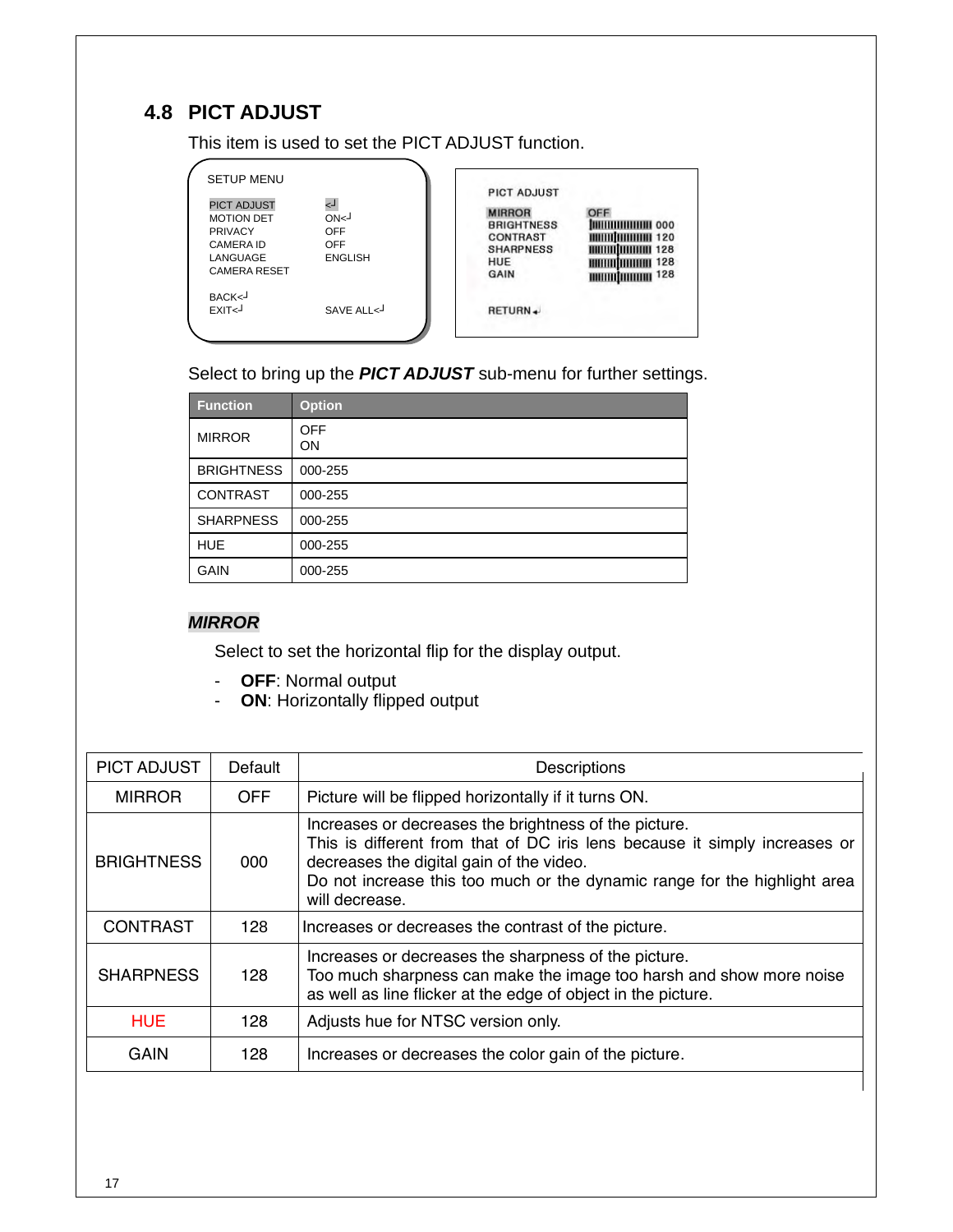# **4.9 MOTION DET (Motion Detection)**

This item is used to set the Motion Detection function.

| <b>SETUP MENU</b>                                                      |                                     |                                                                                                         |                                       |
|------------------------------------------------------------------------|-------------------------------------|---------------------------------------------------------------------------------------------------------|---------------------------------------|
| <b>PICT ADJUST</b><br><b>MOTION DET</b><br><b>PRIVACY</b><br>CAMERA ID | لے<br>ON <sub>1</sub><br>OFF<br>OFF | <b>MOTION DET</b><br><b>DETECT SENSE</b><br><b>BLOCK DISP</b><br><b>MONITOR AREA</b><br><b>AREA SEL</b> | <b>ШШШШШШ 080</b><br>ON<br>OFF<br>1/4 |
| LANGUAGE<br><b>CAMERA RESET</b>                                        | <b>ENGLISH</b>                      | TOP<br><b>BOTTOM</b>                                                                                    | <b>IIIIIIIIIIIIIIIII</b> 015          |
| BACK<<br>$EXIT-1$                                                      | SAVFAILcJ                           | LEFT<br>RIGHT<br>RETURN+                                                                                | ШШШШШШ 020<br>ШШЩШШШ 232              |
|                                                                        |                                     |                                                                                                         |                                       |

Select to set motion detection to **OFF** or **ON**.

| <b>Function</b> | <b>Option</b> |
|-----------------|---------------|
| MOTION DET      | OFF<br>ON<1   |

### *OFF*

Motion detection OFF

### *ON*

Motion detection ON

When **ON***<┘* is selected, click **ENTER** to bring up the *MOTION DET* sub-menu for further settings.

### **4.9.1 MOTION DET ON**

Adjust the settings of *MOTION DET*.

| <b>Function</b>               | <b>Option</b>                     |
|-------------------------------|-----------------------------------|
| <b>DETECT</b><br><b>SENSE</b> | 000-127                           |
| <b>BLOCK DISP</b>             | <b>OFF</b><br>ON<br><b>ENABLE</b> |
| <b>MONITOR</b><br><b>AREA</b> | <b>OFF</b><br>ON                  |
| AREA SEL                      | $1/4$ ; $2/4$ ; $3/4$ ; $4/4$     |
| <b>TOP</b>                    | 000-244                           |
| <b>BOTTOM</b>                 | 000-244                           |
| <b>LEFT</b>                   | 000-474                           |
| <b>RIGHT</b>                  | 000-474                           |

### y *DETECT SENSE*

Select to set the motion detection sensitivity.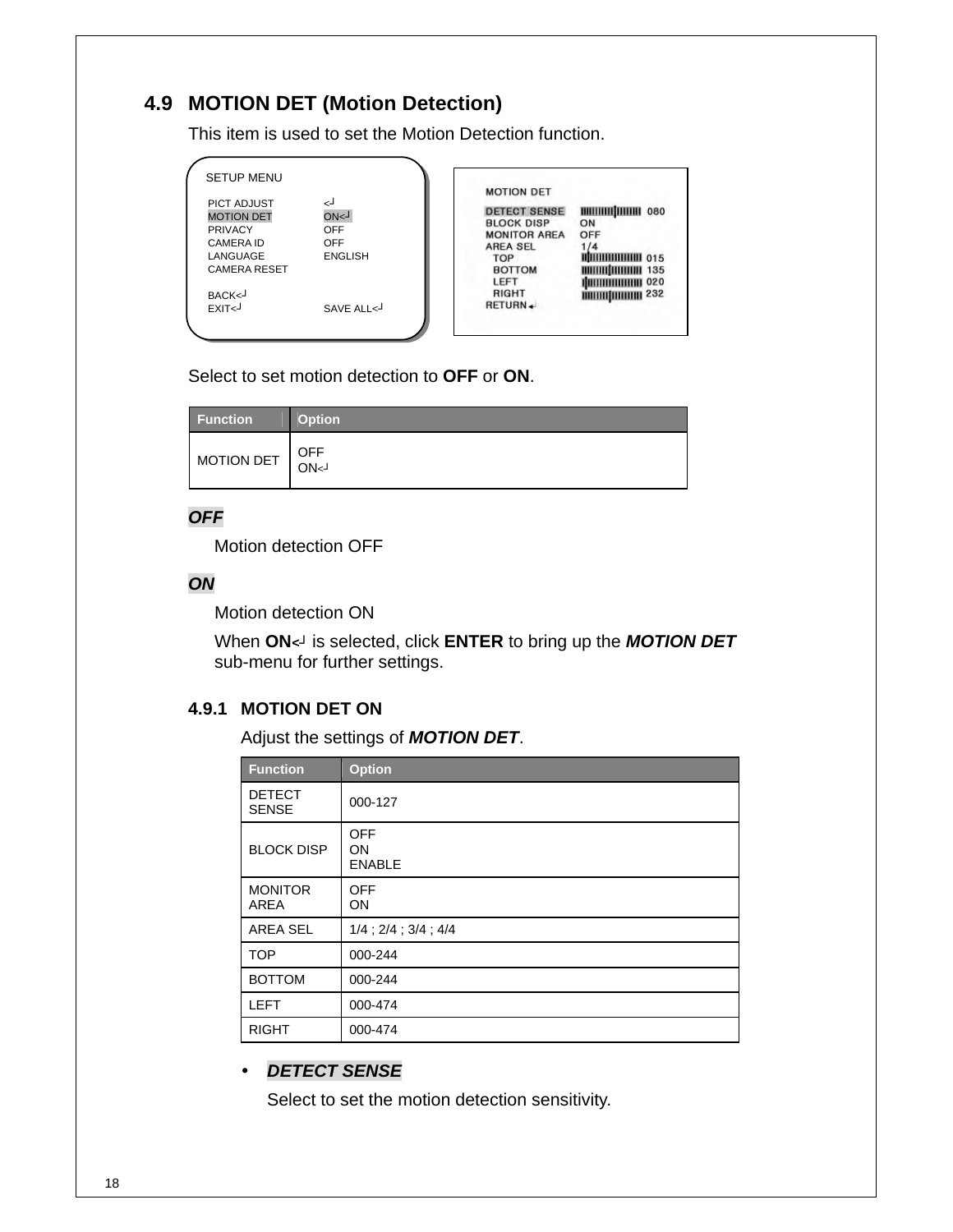### y *BLOCK DISP*

Select to control the ON/OFF status of the motion detection block display.

- **OFF**: No display
- **ON**: Luminance highlighted

### y *MONITOR AREA*

Select to set whether to use the monitoring frames.

- **OFF**: The monitoring frames are not used.
- **ON**: The monitoring frames are used.

### y *AREA SEL*

Select to deinfe the monitoring frame to be set.

### y *TOP/BOTTOM/LEFT/RIGHT*

Select to set the monitoring frame selected with the AREA SEL function.

 Up to 4 motion detection areas are available and each area is programmable in size and location. The motion is displayed by means of blocks when MAIN **menu-2**>MOTION DET and MOTION DET>BLOCK DISP are ON.

| <b>MOTION DET</b><br>Default                |     | Descriptions                                                                                                                                                                                                                                                                                                                  |  |
|---------------------------------------------|-----|-------------------------------------------------------------------------------------------------------------------------------------------------------------------------------------------------------------------------------------------------------------------------------------------------------------------------------|--|
| <b>DETECT SENSE</b><br>080                  |     | Adjusts the sensitivity for detecting motion. A higher value is more sensitive.                                                                                                                                                                                                                                               |  |
| <b>BLOCK DISP</b><br><b>ON</b><br>detected. |     | Enables or disables displaying blocks for the area where the motion is                                                                                                                                                                                                                                                        |  |
| <b>MONITOR</b><br><b>OFF</b><br>AREA        |     | Displays four motion windows as programmed in sizes and positions.                                                                                                                                                                                                                                                            |  |
| AREA SEL                                    | 1/4 | Selects AREA1~AREA4 to be adjusted.<br>TOP (BOTTOM) - $\bullet$ button moves up and $\bullet$ button moves down the top<br>(bottom) border of the selected window at AREA SEL.<br>LEFT (RIGHT) - $\bigcirc$ button moves left and $\bigcirc$ button moves right the left<br>(right) border of the selected window at AREA SEL |  |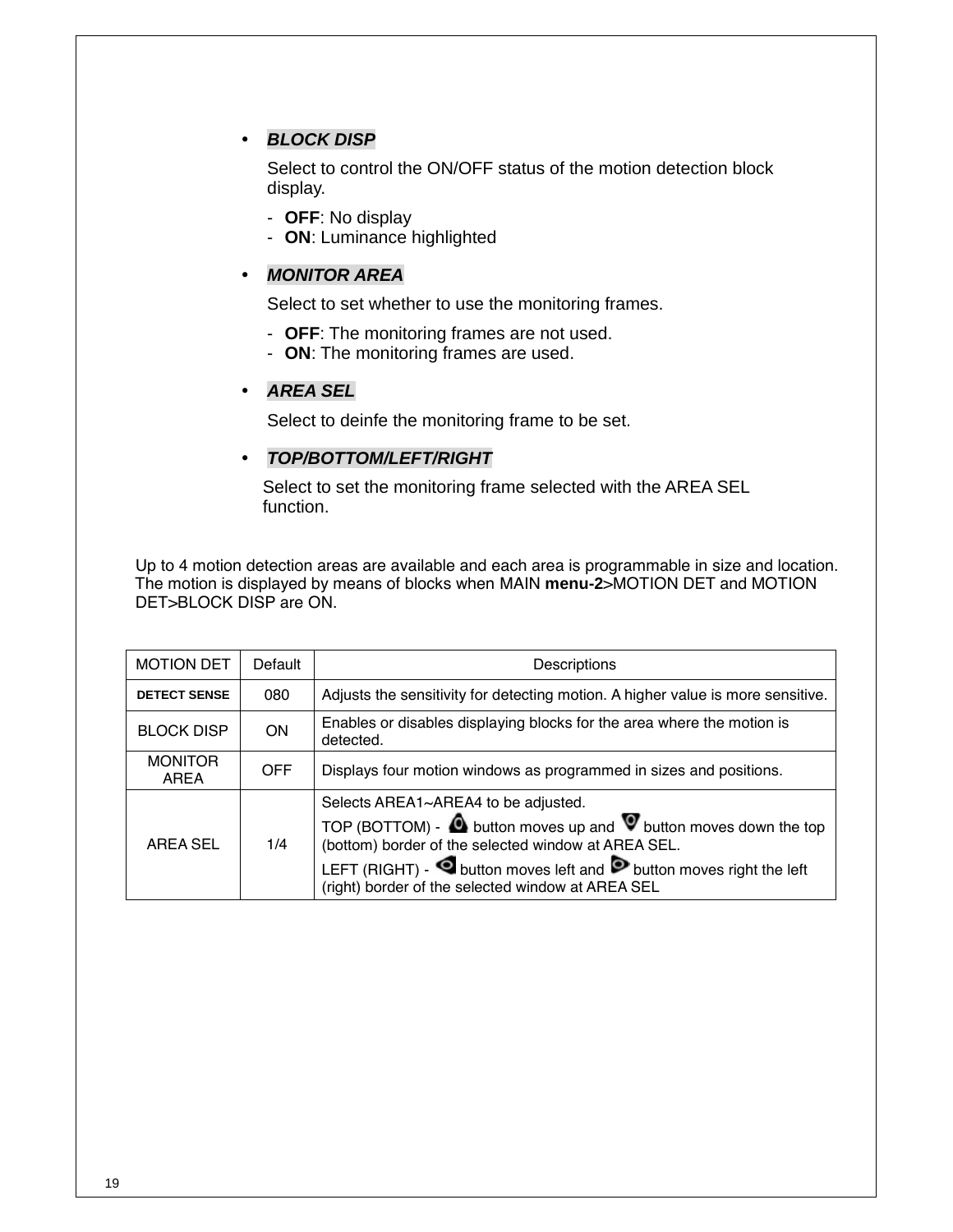## **4.10 PRIVACY**

This item is used to set up to eight privacy masks. When monitoring frames are used for motion detection, the maximum number of masks which can be used is four.

| <b>SETUP MENU</b>                                                                                         |                                                                     | PRIVACY                                                                           |            |
|-----------------------------------------------------------------------------------------------------------|---------------------------------------------------------------------|-----------------------------------------------------------------------------------|------------|
| <b>PICT ADJUST</b><br><b>MOTION DET</b><br><b>PRIVACY</b><br>CAMERA ID<br>LANGUAGE<br><b>CAMERA RESET</b> | لے<br>ON <sub>1</sub><br><b>OFF</b><br><b>OFF</b><br><b>ENGLISH</b> | <b>AREA SEL</b><br><b>OP</b><br><b>BOTTOM</b><br>LEFT<br>RIGHT<br>COLOR<br>TRANSP | 062<br>112 |
| BACK<<br>EXIT <sub>&lt;</sub>                                                                             | SAVE ALL<                                                           | <b>OSAIC</b><br><b>BETURN</b>                                                     | $1 - 1$    |

Select to set the masks to **OFF** or **ON**.

| <b>Function</b> | <b>Option</b>      |
|-----------------|--------------------|
| PRIVACY         | <b>OFF</b><br>ON<1 |

When **ON***<┘* is selected, click **ENTER** to bring up the *PRIVACY* sub-menu for further settings.

### **4.10.1 PRIVACY ON**

Adjust the settings of *PRIVACY*.

| <b>Function</b>                                                                             | <b>Option</b>                                                                       |  |
|---------------------------------------------------------------------------------------------|-------------------------------------------------------------------------------------|--|
| AREA SEL<br>$1/8:2/8:3/8:4/8:5/8:6/8:7/8:8/8*$                                              |                                                                                     |  |
| 000-244 (NTSC) ; 000-288 (PAL)<br>TOP                                                       |                                                                                     |  |
| 000-244 (NTSC) : 000-288 (PAL)<br><b>BOTTOM</b>                                             |                                                                                     |  |
| 000-251(510H)/378(760H)/474(960H)(NTSC);<br>I FFT<br>000-246(510H)/370(760H)/468(960H)(PAL) |                                                                                     |  |
| <b>RIGHT</b>                                                                                | 000-251(510H)/378(760H)/474(960H)(NTSC);<br>000-246(510H)/370(760H)/468(960H) (PAL) |  |
| <b>COLOR</b><br>1-8                                                                         |                                                                                     |  |
| <b>TRANSP</b><br>0.00:0.50:0.75:1.00                                                        |                                                                                     |  |
| <b>MOSAIC</b>                                                                               | OFF<br>OΝ                                                                           |  |

### y *AREA SEL*

Select to set the mask frame to be adjusted.

#### **NOTE**:

When **MONITOR AREA** has been set to **ON** by the *MOTION DET* setting, four frames--1/4, 2/4, 3/4 and 4/4--are selected.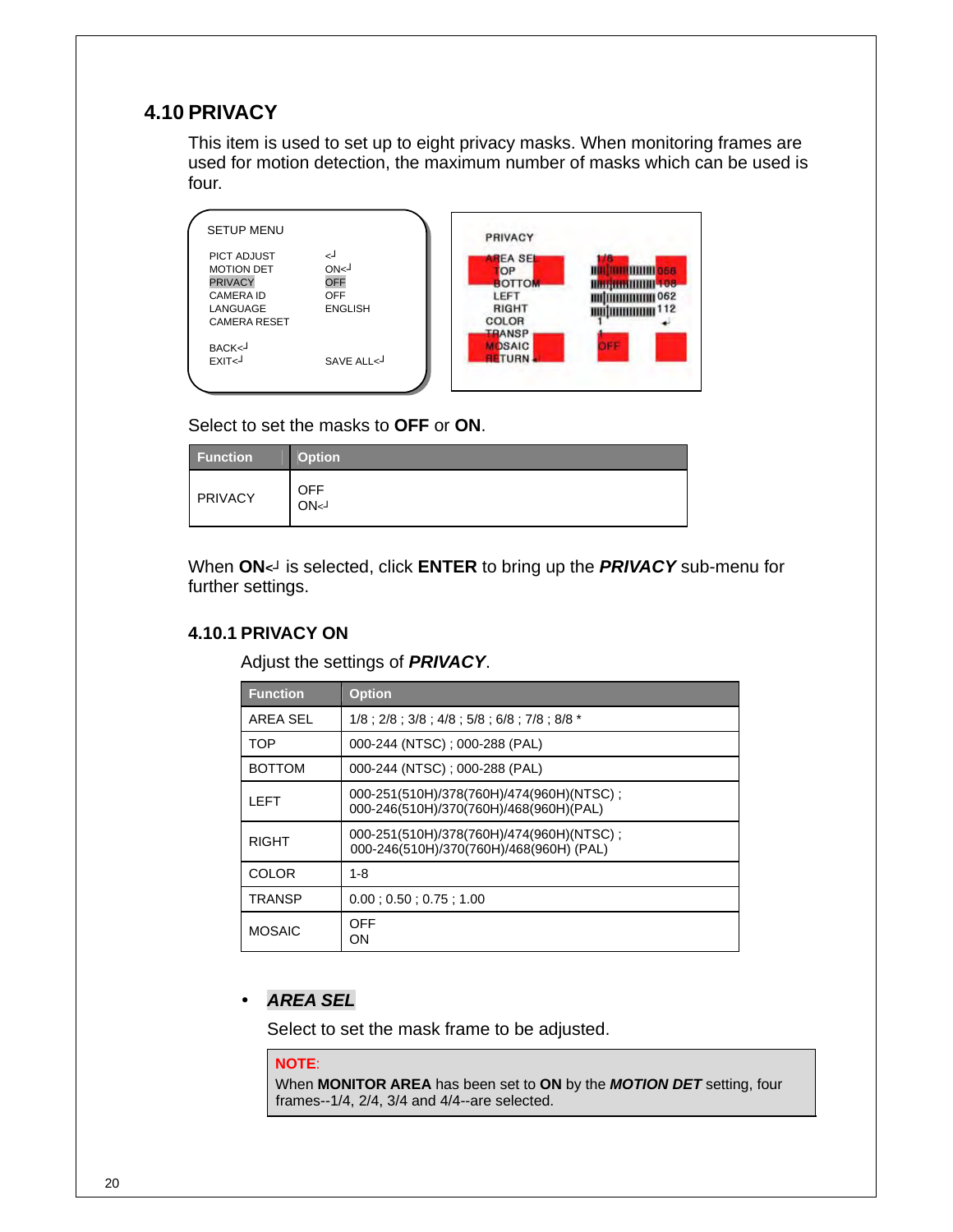### y *TOP/BOTTOM/LEFT/RIGHT*

Select to set the mask frame selected by the AREA SEL parameter.

### y *COLOR*

Select to set the colors of the mask frames.

### y *TRANSP*

Select to set the transparency ratio of the mask frames.

### y *MOSAIC*

Select to set the mask frame mosaic function to ON or OFF.

- **OFF**: Mosaic function OFF
- **ON**: Mosaic function ON

| <b>PRIVACY</b>                                                                                                                                                                                                                         | Default | Descriptions                                                                                                                                                                       |  |
|----------------------------------------------------------------------------------------------------------------------------------------------------------------------------------------------------------------------------------------|---------|------------------------------------------------------------------------------------------------------------------------------------------------------------------------------------|--|
| Selects one of AREA1~AREA8 to be adjusted.<br>(bottom) border of the selected window at AREA SEL.<br><b>AREA SEL</b><br>1/8<br>(right) border of the selected window at AREA SEL                                                       |         | TOP(BOTTOM) - $\bullet$ button moves up and $\bullet$ button moves down the top<br>LEFT(RIGHT) - $\blacksquare$ button moves left and $\triangleright$ button moves right the left |  |
| <b>COLOR</b>                                                                                                                                                                                                                           |         | Sets one of 8 colors for the selected mask window at AREA SEL.                                                                                                                     |  |
| Transparency rate for the mask can be adjusted.<br>0.00 - Mask is fully transparent and not visible.<br>0.50 - Mask is 50% transparent.<br><b>TRANSP</b><br>1.00<br>0.75 - Mask is 25% transparent.<br>1.00 - Mask is not transparent. |         |                                                                                                                                                                                    |  |
| <b>OFF</b><br><b>MOSAIC</b><br><b>AREA SEL</b>                                                                                                                                                                                         |         | Enables or disables the mosaic effect for the selected mask window at                                                                                                              |  |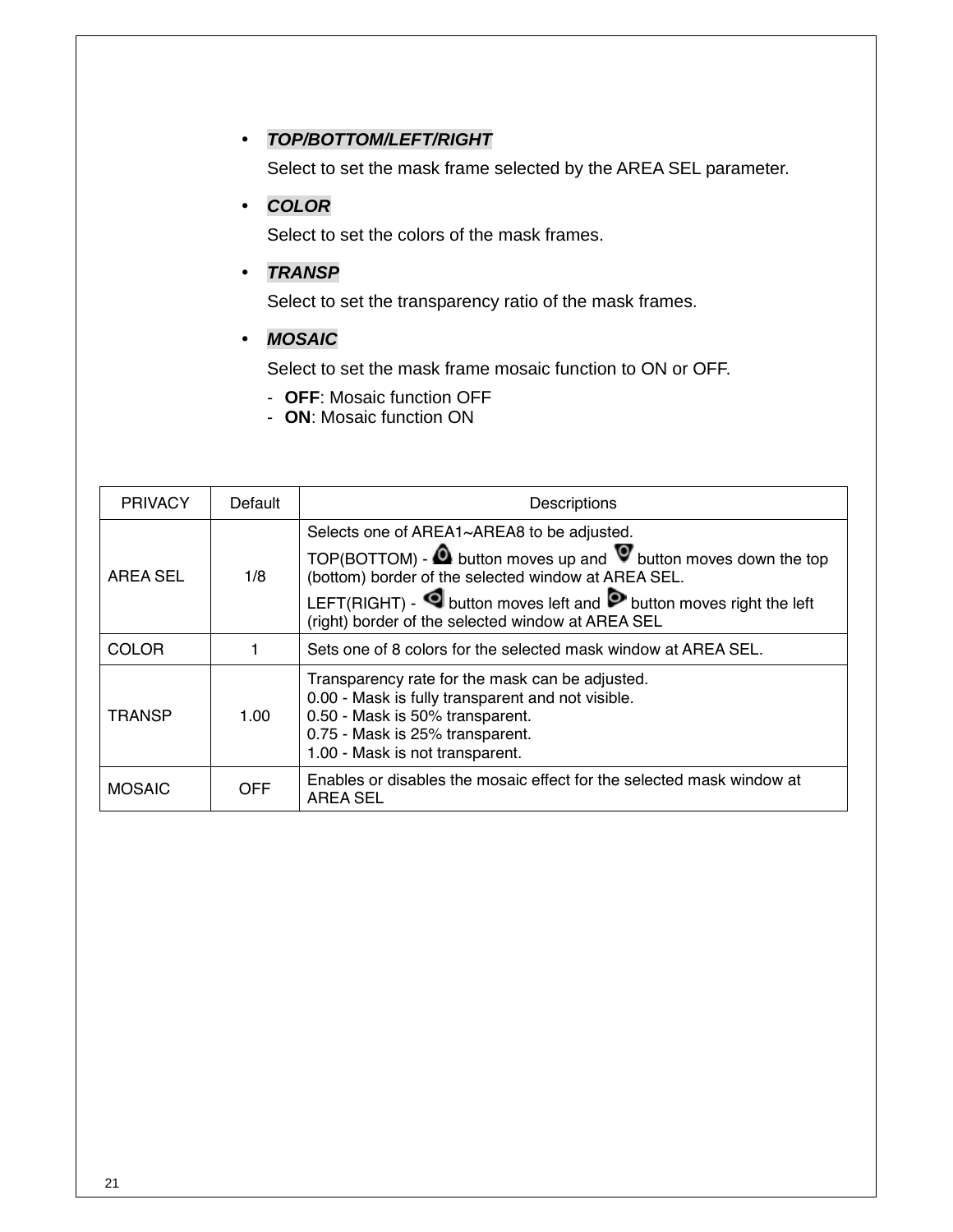# **4.11 CAMERA ID**

This item is used to set the camera ID.

| <b>SETUP MENU</b>                                                                                         |                                                       |
|-----------------------------------------------------------------------------------------------------------|-------------------------------------------------------|
| <b>PICT ADJUST</b><br><b>MOTION DET</b><br>PRIVACY<br><b>CAMERA ID</b><br>LANGUAGE<br><b>CAMERA RESET</b> | لے<br>ON <sub>1</sub><br>OFF<br>OFF<br><b>ENGLISH</b> |
| BACK <j<br>EXIT<j< td=""><td>SAVE ALL &lt;</td></j<></j<br>                                               | SAVE ALL <                                            |

Select to set the camera ID to OFF or ON.

| <b>Function</b>  | <b>Option</b>                   |
|------------------|---------------------------------|
| <b>CAMERA ID</b> | <b>OFF</b><br>ON <sub>S</sub> J |

### *OFF*

Camera ID display OFF

### *ON*

Camera ID display ON

When the **ON***<┘* is selected, click **ENTER** to bring up the *CAMERA ID* sub-menu for further settings.

### **4.11.1 CAMERA ID ON**

| CAMERA ID                                                                                                                                                                                                                                                       |  |
|-----------------------------------------------------------------------------------------------------------------------------------------------------------------------------------------------------------------------------------------------------------------|--|
| <b>CAMERA</b>                                                                                                                                                                                                                                                   |  |
| <b>ABCDEFGHIJKLMNOPQRSTUV</b><br>WXYZ0123456789 - ! " # \$ % & '<br>() $\rightarrow$ $\forall$ : $\langle = \rangle$ 2 (0) ^ * . x +/<br>CHR <sub>1</sub><br>CHR <sub>2</sub><br>$\leftarrow \rightarrow \uparrow \downarrow$ CLR POS<br>RFTURN <sub>&lt;</sub> |  |

y <sup>←</sup> →↑↓

Select  $\leftarrow, \rightarrow, \uparrow$  or  $\downarrow$  with the character selection cursor, and click the **ENTER** button to move the cursor in the direction of the arrow.

y *CLR* 

Select to clear one letter of the input.

y *POS* 

Adjust the position of the camera ID.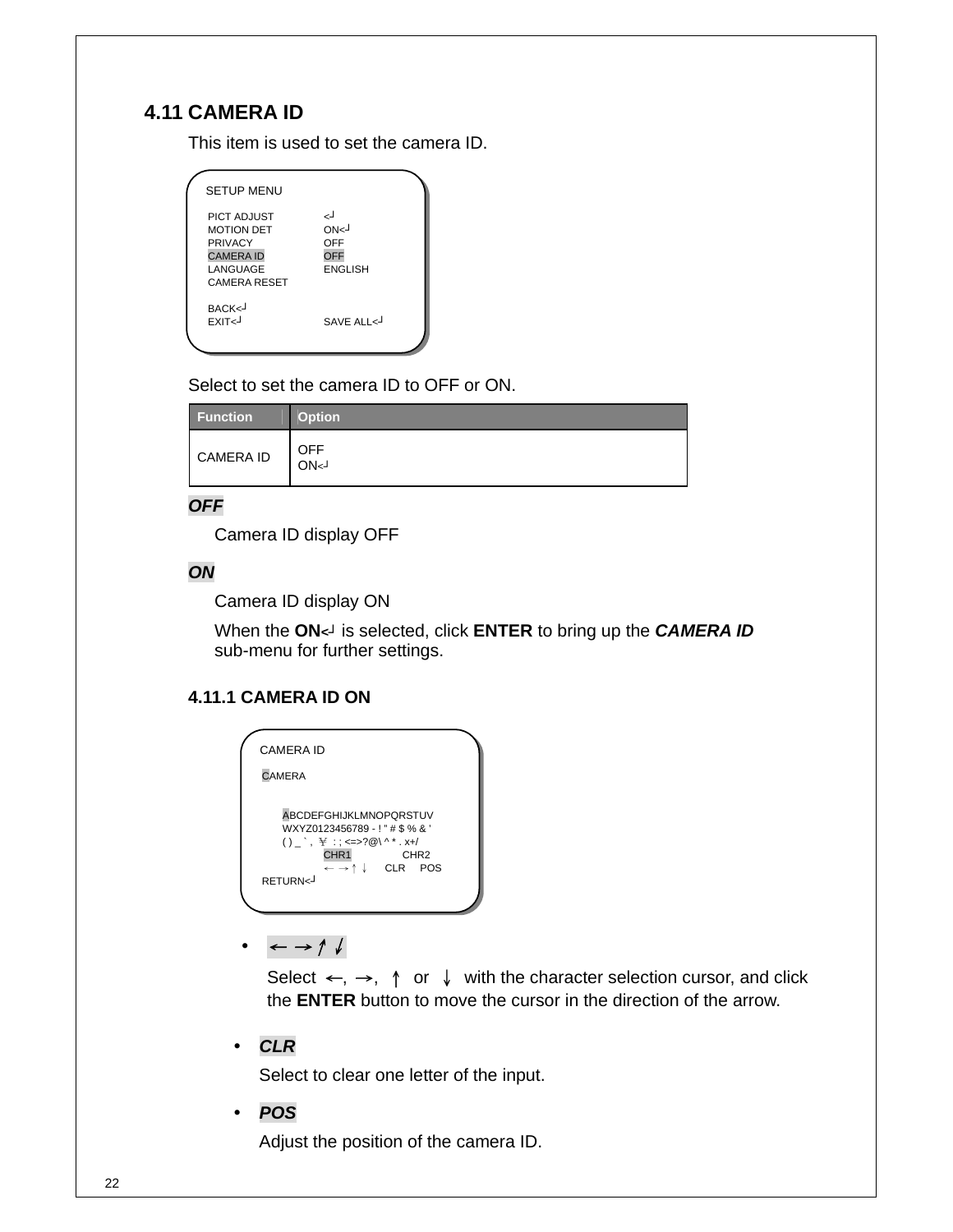# **4.12 LANGUAGE**

This item is used to select the language in which to display the internal OSD menu.

| <b>SETUP MENU</b>                                                                                                |                                                        |
|------------------------------------------------------------------------------------------------------------------|--------------------------------------------------------|
| PICT ADJUST<br><b>MOTION DET</b><br><b>PRIVACY</b><br><b>CAMERA ID</b><br><b>LANGUAGE</b><br><b>CAMERA RESET</b> | لەر<br>ON <sub>1</sub><br>OFF<br>OFF<br><b>ENGLISH</b> |
| BACK<-<br><b>FXIT<j< b=""></j<></b>                                                                              | SAVE ALL <                                             |

Select to set the language displayed in the OSD menus.

The menus will be changed to the selected language in real time.

| <b>Function</b> | <b>Option</b>                                                                                                      |
|-----------------|--------------------------------------------------------------------------------------------------------------------|
| LANGUAGE        | <b>ENGLISH</b><br>日本語<br><b>DEUTSCH</b><br><b>FRANCAIS</b><br><b>РУССКИЙ</b><br><b>PORTUGUÊS</b><br><b>ESPAÑOL</b> |